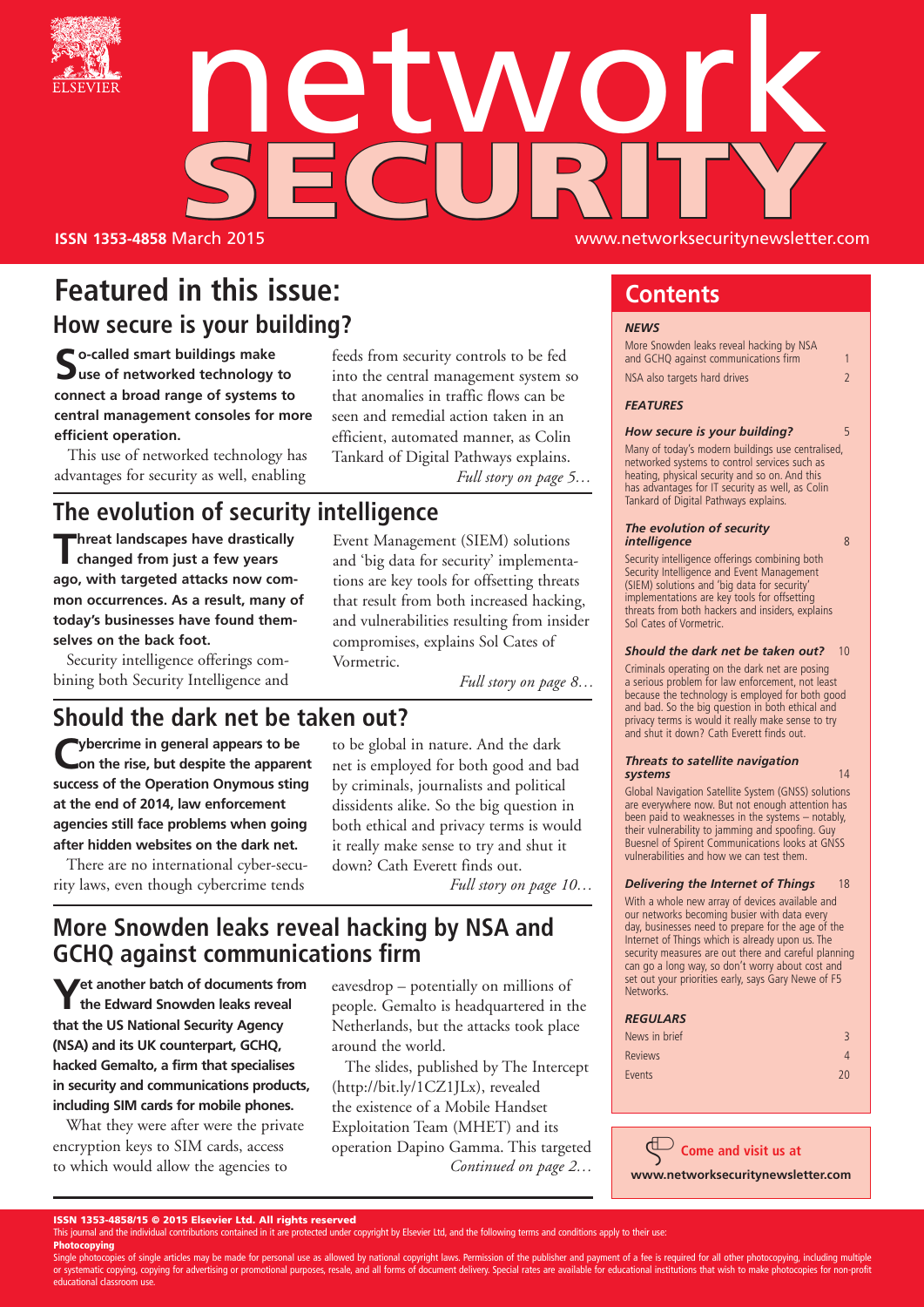#### Editorial Office:

Elsevier Ltd The Boulevard, Langford Lane, Kidlington, Oxford, OX5 1GB, United Kingdom Tel: +44 1865 843239 Web: www.networksecuritynewsletter.com

#### **hing Director:** Deboral **Publishing Director:** Deborah Logan

#### E-mail: smd@contrarisk.com Senior Editor: Sarah Gordon Editor: Steve Mansfield-Devine

International Editoral Advisory Board: Dario Forte, Edward Amoroso, AT&T Bell Laboratories; Fred Cohen, Fred Cohen & Associates; Jon David, The Fortress; Bill Hancock, Exodus Communications; Ken Lindup, Consultant at Cylink; Dennis Longley, Queensland University of Technology; Tim Myers, Novell; Tom Mulhall; Padget Petterson, Martin Marietta; Eugene Schultz, Hightower; Eugene Spafford, Purdue University; Winn Schwartau, Inter.Pact

Production Support Manager: Lin Lucas e-mail: l.lucas@elsevier.com

#### Subscription Information

An annual subscription to Network Security includes 12 issues and online access for up to 5 users.<br>Prices:  $\in$ 1351 for all European countries & Iran E1112 for all European countries & Iran US\$1512 for all countries except Europe and Japan  $\frac{1}{4}$  for  $\frac{1}{2}$  for Japan  $\frac{1}{2}$  and  $\frac{1}{2}$  and  $\frac{1}{2}$  and  $\frac{1}{2}$  and  $\frac{1}{2}$  and  $\frac{1}{2}$  and  $\frac{1}{2}$  and  $\frac{1}{2}$  and  $\frac{1}{2}$  and  $\frac{1}{2}$  and  $\frac{1}{2}$  and  $\frac{1}{2}$  and  $\frac{1}{2}$  and  $\frac{1$ (Prices valid until 31 December 2015) Subscriptions run for 12 months, from the date payment is received.<br>More information: +44 (0)1865 843687. Prices:

http://store.elsevier.com/product.jsp?isbn=13534858 or via www.networksecuritynewsletter.com

Permissions may be sought directly from Elsevier Global Rights received. Periodicals postage is paid at Rahway, NJ 07065, Department, PO Box 800, Oxford OX5 1DX, UK; phone: +44 1865 USA. Postmaster send all USA address corrections to: Network 843830, fax: +44 1865 853333, email: permissions@elsevier.com. You Security, 1865 Processer, Avenuel, NJ 07001, USA Directly through Elsevier's home page & permission'. In the USA, users may clear permissions and make payments through the Copyright Clearance Center, Inc., 222 Rosewood Drive, Danvers, MA 01923, USA; phone: +1 978 750 8400, fax: +1 978 750 4744, and in the UK through the Copyright Licensing Agency Rapid Clearance Service (CLARCS), 90 Tottenham Court Road, London W1P 0LP, UK; tel: +44 (0)20 7631 5555; fax: +44 (0)20 7631 5500. Other countries may have a local reprographic rights agency for payments.<br>Derivative Works (www.elsevier.com), selecting first 'Support & contact', then 'Copyright Derivative Works

Subscribers may reproduce tables of contents or prepare lists of articles including abstracts for internal circulation within their institutions. Permission of the Publisher is required for resale or distribution outside the institution. Permission of the Publisher is required for all other derivative works, including compilations and translations. Electronic Storage or Usage of artists of articles of articles of artists of artists of artists of artists or p

Permission of the Publisher is required to store or use electronically any material contained in this journal, including any article or part of an article. Except as outlined above, no part of this publication may be reproduced, stored in a retrieval system or transmitted in any form or by any means, electronic, mechanical, photocopying, recording or otherwise, without prior written permission of the Publisher. Address permissions requests to: Elsevier Science Global Rights Department, at the mail, fax and email addresses noted above. be reproduced, stored in a retrieval system or transmitted in any form Notice

No responsibility is assumed by the Publisher for any injury and/or damage to persons or property as a matter of products liability, negligence or otherwise, or from any use or operation of any methods, products, instructions or ideas contained in the material herein. Because of rapid advances in the medical sciences, in particular, independent verification of diagnoses and drug dosages should be made. Although all advertising material is expected to conform to ethical (medical) standards, inclusion in this publication does not constitute a guarantee or endorsement of the quality or value of such product or of the claims rapide of it by its manufacturer. The medical sciences, independent of the medical sciences, independent of the

#### **12987**

Pre-press/Printed by **Pre-press/Printed by**  Mayfield Press (Oxford) Limited **Mayfield Press (Oxford) Limited**

*…Continued from front page* Gemalto which produces around two billion SIM cards a year for around 450 mobile network operators. One slide boasted that the agencies believed "we have their entire network". The object of the attack was the 128-bit Ki encryption key contained in every SIM card, which encrypts calls. Because the key is hardcoded there is no forward secrecy so, once it is obtained, calls recorded previously can be cracked.

#### *"Getting compromised by a targeted GCHQ/NSA operation isn't negligent, but underestimating the implications of it is"*

The 2010 document leaked by Snowden suggests that the agencies' hacking activities were very successful. In one three-month period alone (Dec 2009 to Mar 2010) the agencies obtained over 106,000 keys linked to identified SIM cards, and the document suggested stepping up operations.

Gemalto was very quick – some people think too quick – to give assurances and play down the attack. Just six days after the incident became public knowledge, the firm issued a statement saying that "an operation by NSA and GCHQ probably happened" but that, "the attacks against Gemalto only breached its office networks and could not have resulted in a massive theft of SIM encryption keys". This, of course, ran counter to the NSA's and GCHQ's own (secret) claims.

Many security specialists were surprised at Gemalto's assurances after such a short time, as such investigations usually take months and the attacks claimed by the NSA took place in a large proportion of the 85 countries in which Gemalto operates.

"Gemalto is surprisingly confident that it now knows exactly the scope of the GCHQ/NSA penetration that it didn't detect in the first place," tweeted Matt Blaze, associate professor of computer and information science at the University of Pennsylvania. "Getting compromised by a targeted GCHQ/NSA operation isn't

negligent, but underestimating the implications of it is."

It's also notable that this investigation has taken place years after the infiltrations into the firm's networks occurred – and these were hacking activities by highly sophisticated attackers that might be expected to leave no trace. Some commentators suggested that Gemalto might be attempting to steady the nerves of its investors. The firm also has contracts with a number of government customers.

Although there have been some protests, the reaction has been largely muted given that these were attacks by Western nations against a private organisation going about its lawful business.

### **NSA also targets hard drives**

**K aspersky Labs has released details of research that suggests the NSA has been planting spyware into hard disk firmware for at least the past 14 years.**

More than a dozen top brands – including Seagate, Western Digital, IBM, Toshiba, Samsung and Maxtor – have been implicated. Reuters later said its sources, including ex-NSA employees, confirmed the story.

According to Kaspersky, the malware – known as nls\_933w.dll – was the product of The Equation Group, operating within the NSA, which had access to the firmware source code. These activities are believed to have targeted tens of thousands of Windows computers being used by telecommunications providers, governments, militaries, utilities and mass media organisations in more than 30 countries.

There is evidence that the Equation Group cooperated with those responsible for the Stuxnet and Flame trojans. Kaspersky discovered the firmware infections because a handful of the hundreds of domain names used by the Equation Group had been allowed to lapse. Kaspersky bought the names and used them to create a sinkhole, so that infected machines started to contact the firm's servers. There is more information available here: http://bit. ly/1E2xqPr.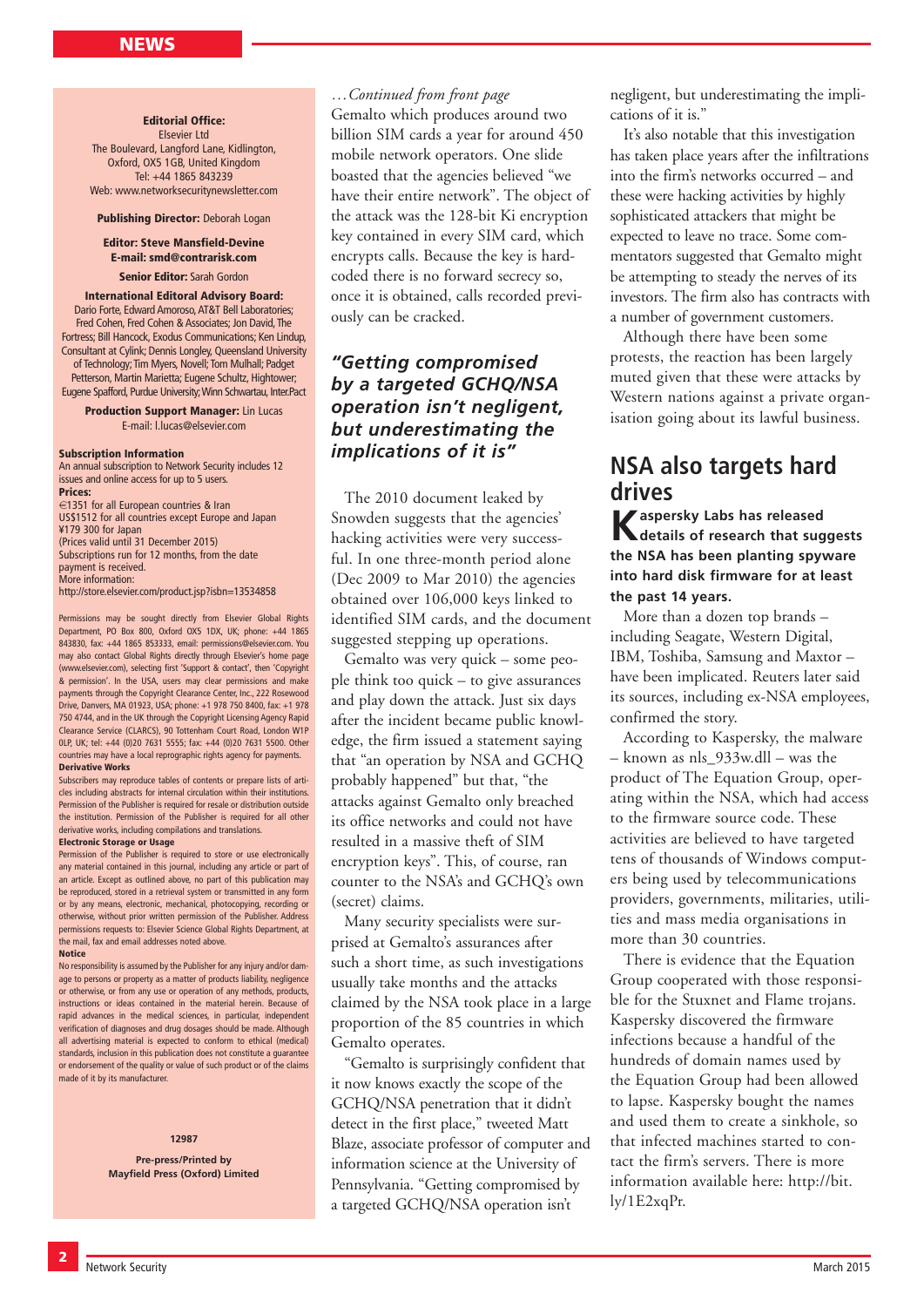## **In brief**

#### **Freak flaw found in OpenSSL…**

Yet another vulnerability has been found in SSL encryption technologies. Dubbed 'Freak', it was at first thought to affect only Apple (iOS and OS X) and Android platforms, but Microsoft later announced it is also found in all versions of Windows. An attacker with access to the same network as a victim is able to cripple the encryption used by OpenSSL and Apple's SecureTransport (which is based on OpenSSL), forcing apps to use weak encryption keys by falling back to older, less secure protocols. There's an analysis of the attack here: http://bit. ly/1EQrP2r and at freakattack.com, which has a utility to allow you to check if your system is vulnerable. At the time of writing, OpenSSL and Apple had released patches and Microsoft had offered a work-around pending a full patch, although many Android users may find it difficult to upgrade due to the fragmented nature of the platform. However, most security analysts are rating the severity of the flaw as fairly low due to the need for an attacker to share a network with the victim.

#### **…and OpenSSL announces audit**

As an open source project, OpenSSL has supposedly benefitted from the 'many eyes' approach which posits that the openness of the code helps eradicate flaws. But as the Freak and Heartbleed flaws have shown, this process isn't perfect. Consequently, the Linux Foundation's Core Infrastructure Initiative is providing \$1.2m in funds to allow OpenSSL to undertake a formal security audit of its code. Organised by the Open Crypto Audit Project, the audit will start with TLS stacks, examining protocol flow, state transitions, high-profile cryptographic algorithms and memory management. The first results are expected in July. This is the first move by the Core Infrastructure Initiative, which is funded by Amazon, Google, Microsoft, Cisco and Facebook, each of which has pledged \$100,000 a year for three years.

#### **Tor ban 'not acceptable'**

In spite of UK Prime Minister David Cameron's desire to see encryption facilities be denied to ordinary people, a new Parliamentary report says that banning anonymity services, such as Tor, would not be an "acceptable policy option". It cites the technical challenges of imposing such a ban, as well as the usefulness of such networks to law enforcement operations. The Parliamentary Office of Science and Technology (POST) is an independent Parliamentary group that provides technical analysis on public policy issues. Its recent

POSTnote looked at issues relating to the dark net, including the use of Tor and other anonymising networks such as I2P and Freenet. It points out that such systems are often used for positive purposes – for example, child protection service Internet Watch Foundation frequently uses Tor to detect and remove indecent material. There is more information here: http://bit.ly/1BnzWlU.

#### **Dating apps vulnerable to hacking**

Research by IBM concludes that more than 60% of dating apps are vulnerable to abuse by hackers, putting (very) personal information at risk. In addition to the sort of information you'd expect such apps to store, many of them also access data on the mobile device, such as GPS location and mobile wallet billing information. In addition, they often demand access to the device's camera, microphone and storage. And in more than 50% of cases, IBM found that the same device was being used to store corporate data belonging to the owner's employer. Among the vulnerabilities found were cross-site scripting flaws, the debug flag being enabled, a weak random number generator and issues that could lead to phishing via man in the middle attacks, such as cookie hijacking. The report is available here: www. securityintelligence.com/datingapps.

#### **Ramnit shut down**

The Ramnit botnet, favoured by criminals engaging in various forms of financial fraud, has been shut down by a combined operation led by Europol's European Cybercrime Centre (EC3) and supported by the UK's National Crime Agency. Microsoft, AnubisNetworks and Symantec also cooperated in the operation to close down the botnet's command and control structure, with traffic from 300 domains previously under the control of the criminals being redirected to servers operated by the authorities. According to EC3, more than 3.2 million PCs have been infected by Ramnit, which was used for spam campaigns, phishing attacks and drive-by infections. More information is available here: http://bit. ly/1FGgMaI.

#### **Anthem refuses audit**

US health insurance firm Anthem, which recently had as many as 78.8 million customer records compromised in a data breach, has refused an audit of its systems by the Office of Personnel Management's Office of Inspector General (OIG). The Office of Personnel Management regular carries out vulnerability scans and configuration compliance tests of systems providing benefits to federal employees. It contacted Anthem to offer a "partial

audit" – something it also suggested back in 2013 and which was refused then too. Anthem's only response was to turn down the offer on the basis of "corporate policy". As many as 18.8 million non-Anthem customers may also have been affected by the breach. These are Blue Shield Blue Cross (BSBC) customers whose details were kept in the compromised database. That's because Anthem is part of a network of independent BCBS plans, and people who used their insurance plans in states such as Texas or Florida, where Anthem operates, may have had their details added to the database.

#### **Billions of Android apps at risk**

An analysis of seven million mobile apps on Android and iOS platforms by security firm FireEye has found that 31% of them contained a common vulnerability. Of those, 18% were in categories with potentially sensitive data, including finance, medical, communication, shopping, health and productivity. Additional research conducted in the second half of 2013 found a 500% increase in the number of Android apps designed to steal financial data. The report also identifies a new delivery channel for iOS malware that bypasses the Apple App Store review process. Attackers can take advantage of enterprise or ad hoc provisioning to deliver malicious apps to end users, either through USB connections or over the air. FireEye researchers found more than 1,400 iOS apps publicly available on the Internet introducing variants of security issues, signed and distributed using enterprise provisioning profiles. The report is available here: http://bit. ly/1xaShgR.

#### **Million dollar data**

Almost half of the UK population would not sell their online data for less than £1m, according to a new privacy study by Swiss datacentre firm Artmotion. However, many people are failing to take even the most basic steps to secure their information. The report was commissioned to see how attitudes have changed in the light of high-profile privacy breaches such as the Edward Snowden revelations, the regular attacks by hacktivist group Anonymous and the iCloud hack of embarrassing photos of celebrities such as Jennifer Lawrence and Kirsten Dunst. In addition to the 49% who would want at least \$1m for their data, a further 10% said they would be willing to sell their personal or company data for £100,000- £1m, 10% said up to £100,000, 13% said up to £10,000, 3% said up to £1,000, 6% said up to £500, and the remaining 9% said they would give away their data for free. The study is here: http://bit.ly/199hVgW.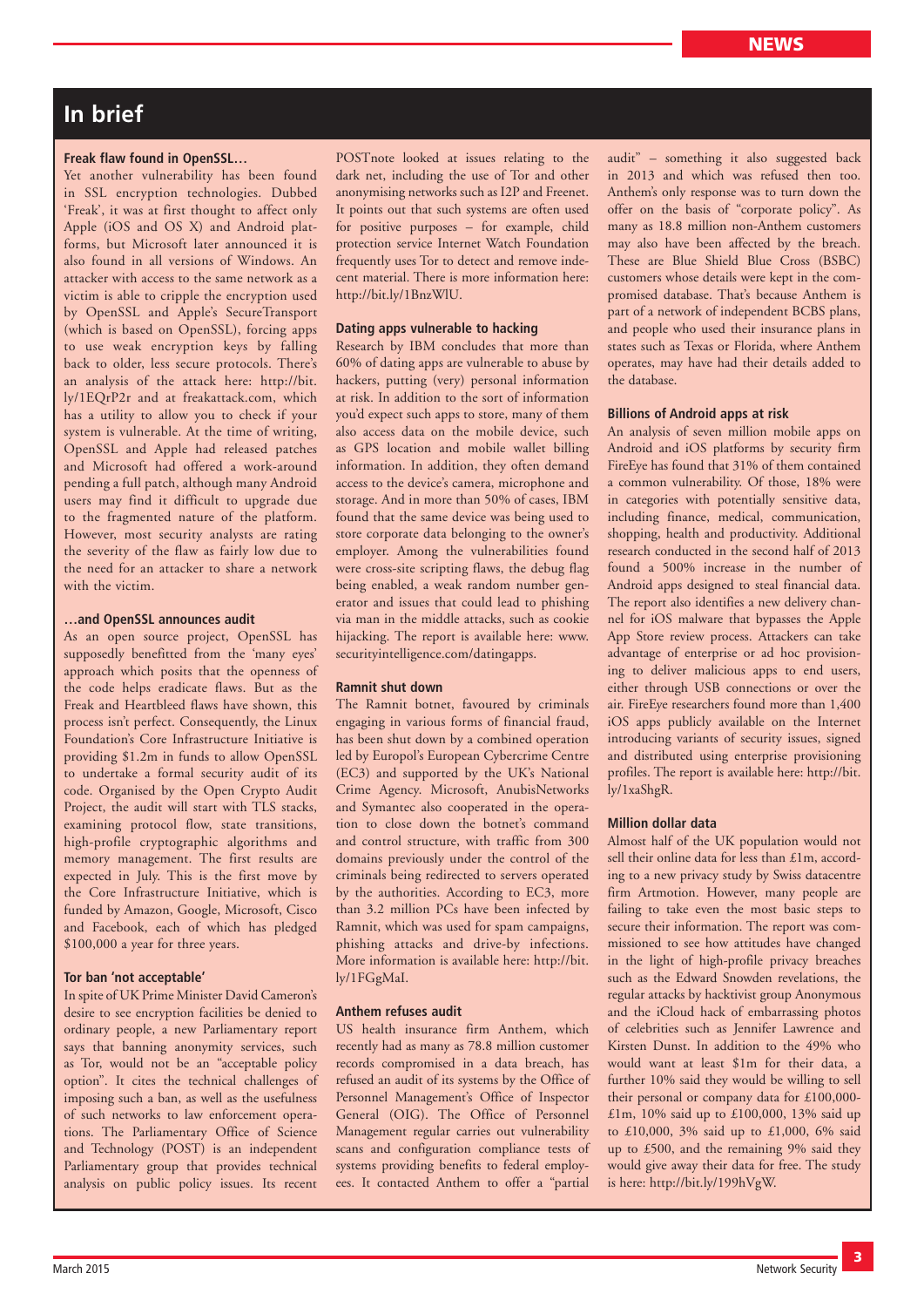## **Reviews**

#### **BOOK REVIEW**



**Industrial Network Security Eric Knapp, Joel Langill. Published by Syngress. ISBN: 9780124201149. Price: E50.05, 460pgs, paperback. E-book version also available. T he second edition of this work seems to be much-needed. Vulnerabilities in industrial control systems show no signs of abating – in fact, we're hearing about what seems an ever-increasing number of exploits** 

**and flaws.** Much of the problem seems to stem from the age of many of these solutions. Many Supervisory Control and Data Acquisition (SCADA) implementations and other industrial control systems were designed and installed before there was ever any thought of connecting them to the Internet. Those connections have been made since, but usually with little thought to security. There seems to have been a widespread belief in 'security through obscurity', with the safety of the systems dependent on people not knowing they existed, or the architectures being so arcane as to defy hacking. That hasn't worked out so well.

Smart grids are a different matter. This is modern technology that has been enabled by the Internet. And yet, once again, security considerations often seem to have taken a back seat.

The protection of critical infrastructure is finally getting the notice it deserves. Perhaps, in some ironic way, Stuxnet may have played a part in that. Although launched by what would normally be considered 'trustworthy' nation states (ie, the US and possibly Israel), rather than the kind of actors that would commonly attract the adjective 'rogue', the Stuxnet attack on Iran did at least show for certain that attacks against critical infrastructure are not just possible, but being executed now.

Indeed, one of the features of this new edition is the use of a larger number of examples of real-world attacks against control systems. It also has expanded coverage of protocols such as 61850, Ethernet/IP, CIP, ISA-99 and the move towards IEC62443, more pages devoted to smart grid security, and new coverage of signature-based detection, exploit-based versus vulnerability-based detection, and signature reverse engineering.

The book is littered with references to standards, and the area of industrial control systems has many of them. But as the authors point out, actually applying them to realworld systems and practices is the tricky bit. In some ways this is explained by the somewhat polarised audience that the authors had in mind when they wrote the book. On one side are engineers with a firm grip on fieldbus protocols; and on the other are network specialists most comfortable with IP protocols and Ethernet. The increasing encroachment of the latter on the former is a sign of the ubiquity of IP systems. But this doesn't give networking specialists an easy ride. They need to understand the demands of industrial control systems – most notably, the need for efficiency, which is something often sacrificed when dealing with everyday information security.

There's a lot in here, then, that deals with the intricacies of the plethora of protocols. But it is neither academic nor abstracted in tone. The book is focused on implementing, monitoring and testing security, and serves pretty well as a manual for those tasked with the job.

There's more information available here: http://bit.ly/1KVeZoW.

– *SM-*D

#### **BOOK REVIEW**



**Google Earth Forensics Michael Harrington, Michael Cross. Published by Syngress. ISBN: 9780128002162. Price: E28.95, 122pgs, paperback.**

**In forensic investigations, knowing**<br>
where a computer or device has been **n forensic investigations, knowing is becoming increasingly important. We live in an age of highly mobile computing, with powerful devices small enough to put in our pockets. Knowing the exact location of a device when it performed certain actions is a critical part of the forensic picture.**

Fortunately, we also live in an age of APIs. Google Earth has worked its way into all kinds of applications, not least thanks to Google's openness with protocols and access to the data.

We've seen from a number of experiments and apps (such as Creepy) how many devices store location data as a matter of course – even, sometimes, when the user has asked it not to. In some cases, it's possible to chart a user's movements for a considerable period – just as if they had been fitted with a tracking device. This information might be stored on a phone, or embedded as metadata in other data, such as photographs.

The data by itself, however, may not mean much. It needs to be translated into a meaningful form. Yes, you could laboriously look up latitude and longitude coordinates on a map, but why bother when you could automate the process with Google Earth? Not only does this afford a rapid and easy way to understand the significance of the information, it's also an invaluable tool when presenting the evidence.

In this small but perfectly formed volume, the authors give you an insight into what Google Earth is, how it works and how to use it to best advantage. There's also a brief introduction to computer forensics and how a case is constructed. Some of this will be, perhaps, a little basic for some people who come to this book, who will be forensic practitioners looking to add another weapon to their armoury. But even here, the emphasis is on how Google Earth fits into the forensic investigation picture.

Some of the technicalities, such as XML and KML, are explained in detail, although perhaps it would have been good to see some detailed explanation of how you could automate some of the work with, for example, Python scripts. Overall, though, the authors have done a good job in showing how Google Earth can become an invaluable tool for forensic investigators.

There's more information available here: http://bit.ly/1xcs3dU.

 *– SM-D*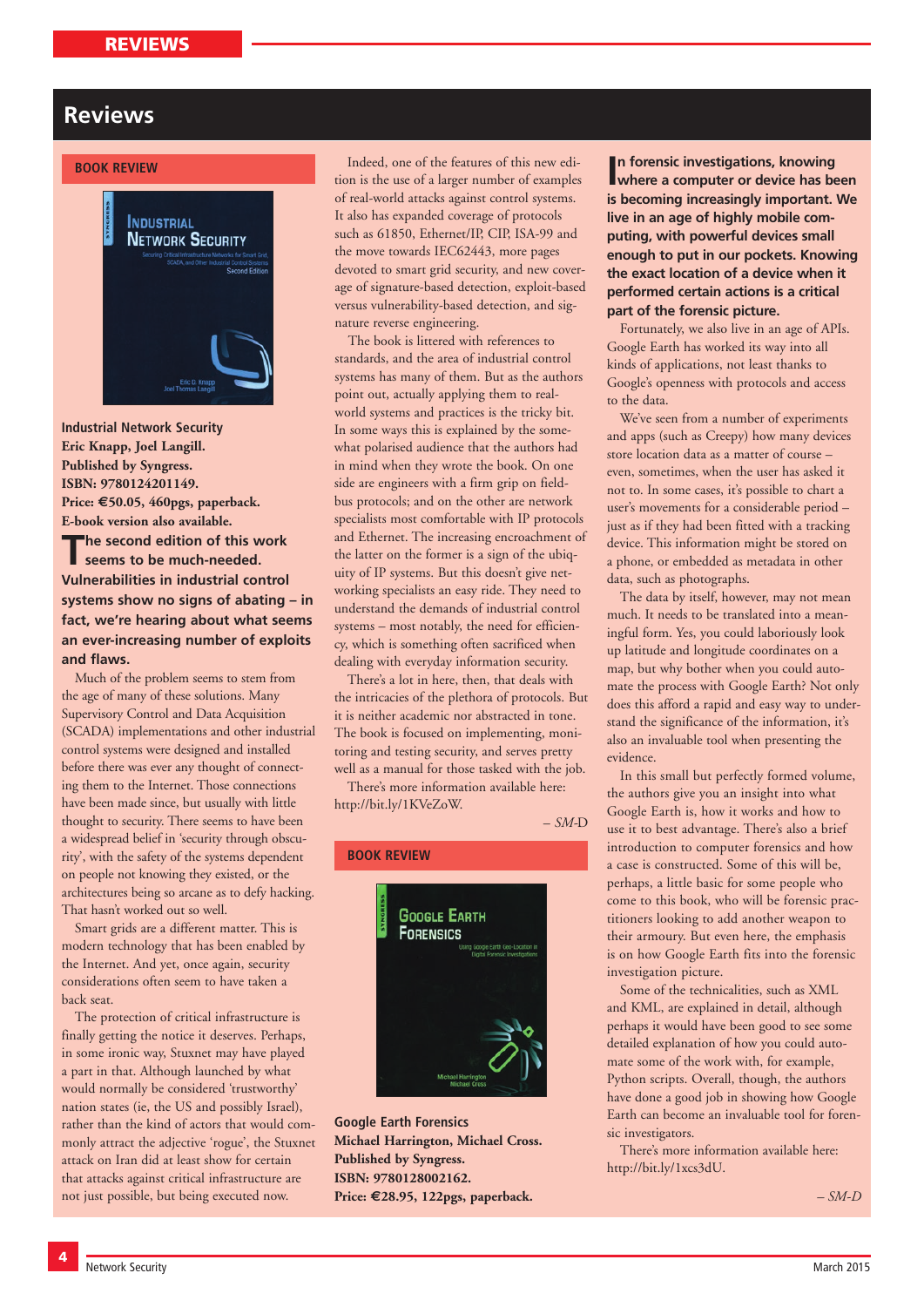# **How secure is your building?**

**Colin Tankard, Digital Pathways**

**Buildings today often incorporate the use of a building automation system, which provides automated centralised control of systems such as heating, ventilation, air conditioning and lighting. Buildings that employ such systems are often referred to as smart buildings. According to AutomatedBuildings, a smart building is defined as one that incorporates "the use of networked technology, embedded within architecture to monitor and control elements of the architecture for exchange of information between users, systems and buildings."<sup>1</sup>**

One survey from MarketsandMarkets forecasts that the market for smart buildings will grow from more than \$4bn in 2013 to reach almost \$19bn in 2018, the largest share of which will be commercial buildings.<sup>2</sup> The development of smart buildings is part of the fast-growing vision of the Internet of Things, in which all sorts of devices will increasingly be connected over IT-based networks, many of which will come into use in commercial buildings, offering smarter and more efficient data management to drive efficiencies. Gartner predicts that 26 billion devices will be connected and online by 2020.<sup>3</sup>

According to Memoori, the value of the Internet of Things in terms of buildings is as much about data as devices, as collecting data from more services and equipment will provide a more granular view of overall performance.<sup>4</sup> For greater operational efficiency, such systems will

increasingly collect, store and analyse data in the cloud.

## **Smart buildings and security**

Commercial buildings and facilities face a range of security threats, including those from terrorist issues, disgruntled employees, workplace violence and criminal groups as well as from geopolitical actions such as riots and political unrest and natural disasters. There are also a number of other factors impacting building security that represent significant challenges. These stem from the nature of many commercial buildings, especially large complexes and high-rise buildings in dense urban environments that often are rented out to multiple companies. Security in such environments is complicated by the relative anonymity of users and occupants. This



can lead to a poor security culture and result in interlopers going unnoticed and restricted movement in terms of elevators and lobby areas that can hinder guarding and emergency teams. The fact that services such as utilities tend to be grouped together into one service core, to make them easier to manage, can also make them easier to target.

*"The largest application group within the smart building sector is for security, which will account for 47% of revenues by 2020, with controls such as alarms, CCTVs and access control systems becoming increasingly connected"*

Because of factors such as these, monitoring systems are in widespread use in a range of facilities that include office buildings and complexes, industrial facilities and campus environments. Capabilities that they offer cover a wide range of physical scenarios, including perimeter protection, video surveillance,

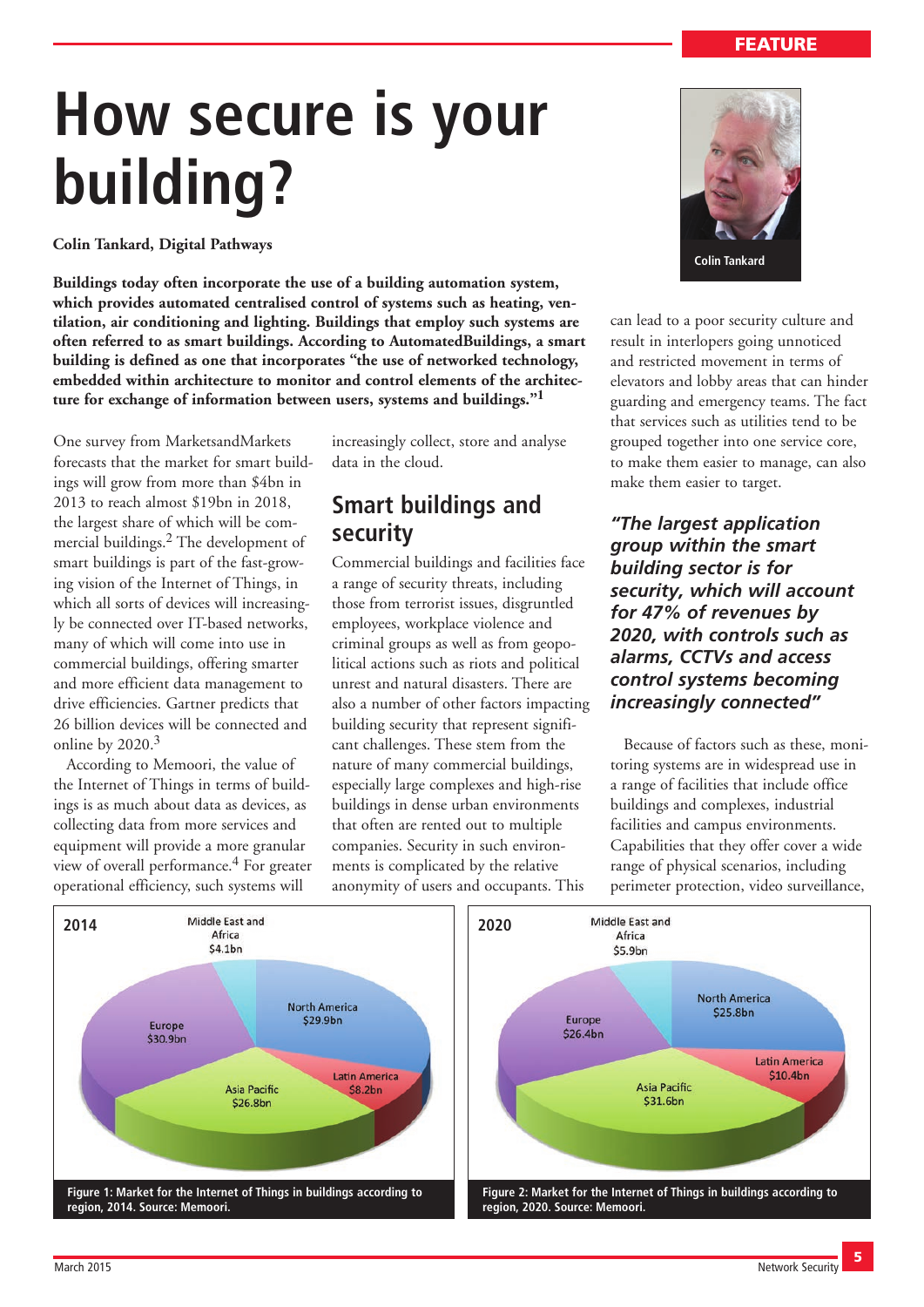### Minimum building security

Building security measures should seek to provide:

- A consistent, compliant and auditable approach.
- Paperless environment.
- A strong secure perimeter with a limited number of access points into the building.
- Controlled access of all people and vehicles onto sites – maximising the benefits achievable from access control systems.
- Heightened security measures for areas containing particularly sensitive items and/or key operational equipment, documents, records etc.
- An intruder alarm system to support the physical security arrangements employed, supplemented, as appropriate, by CCTV cameras etc.
- Trained, knowledgeable security personnel where guarding needs to be deployed.
- Training of/communication with all building occupants and visitors to make them aware of security issues and the procedures that they are required to follow.
- Contingency plans and procedures in the event of security alerts and emergencies.
- Consistent and timely response from internal or external resources.
- Solid liaison and networking with appropriate external bodies, including police, fire service, ambulance service, local authority, utility providers and communication providers.

**Source:** 'Building security standards'. BBC, myRisks information. Accessed Mar 2015. www.bbc. co.uk/safety/security/buildingsecurity/buildings-security-standards. html.

employee and visitor screening and access control, and emergency response, including evacuation.

As smart building technology has advanced, such systems are increasingly being ported over from analogue to digital IP-based controls that offer expanded functionality and improved connectivity, including integration with mobile technologies. However, the expanded functionality that is offered has major implications for operational security since expanded connectivity heightens vulnerabilities to cyberattacks affecting networks.

According to Machina Research, the largest application group within the smart building sector is for security, which will account for 47% of revenues by 2020, with controls such as alarms, CCTVs and access control systems becoming increasingly connected. One of the main trends that will be seen is increased mobile connectivity.<sup>5</sup>

## **Effective controls**

As buildings become more connected, one of the main challenges is managing the flow of data so that the current security environment can be understood and incidents can be responded to in an efficient manner based on gaining actionable intelligence from the data. This requires the use of a technology system that can collect, analyse and provide visibility into all information flows. This allows you to look for anomalies that could be indicative of a security risk, incident or vulnerability so that corrective action can be taken according to the incident response plan that has been developed in order to safeguard systems and applications.

For building controls, it is essential that security incident, logs and events are collected from both IT controls and physical security systems, such as logical and physical access control events, in order to give an overall picture of the environment and to provide visibility over what is happening in the network and in terms of physical monitoring measures.

For data protection purposes, all logs and events should be encrypted both in transit through the network and communications mechanisms, as well as in storage, where they should be held in

a repository that is tamperproof and that is robustly protected with adequate access controls and granular, but not excessive, entitlements.

*"All logs and events should be encrypted both in transit through the network and communications mechanisms, as well as in storage, where they should be held in a repository that is tamperproof and that is robustly protected"*

Such a system must provide a central secure online environment that offers proactive task assignment and management for improving process flows, as well as providing a comprehensive audit and reporting facility. The audit trail is based on all events that have been tracked from multiple systems and should indicate what actions have been taken in response to every incident encountered. It also needs reporting capabilities that indicate the effectiveness of the measures that have been taken. This is also useful for governance purposes, such as alerting when security patches have not been applied in a timely manner so that remedial action can be taken.

## **Immediate action**

So that senior executives can act on the information, reports should be provided as a dashboard, with information portrayed visually. This will allow those executives to analyse information and to pose questions to those in the organisation who can help lead to an overall improvement in security. It can also lead to more effective, granular policies being set, as well as achieving an easy to digest view of overall security, which is vital for effective governance, and for understanding the full range of threats faced and the effectiveness of incident response actions. Visualisation will also provide a spatial awareness of events, such as those surrounding the building as they unfold. Using such technology, it is possible to plot an incident on a map and apply additional information such as that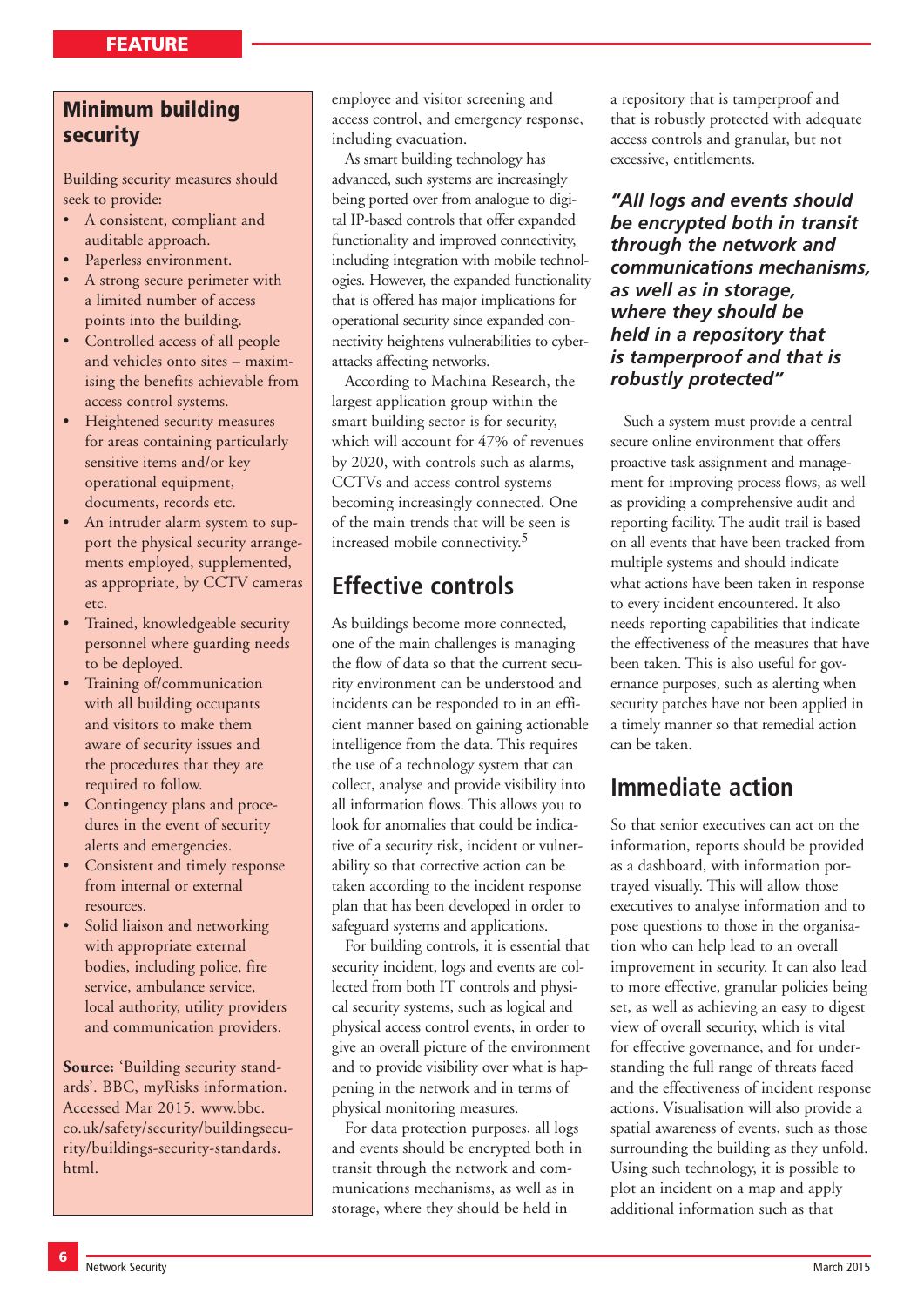available through Google Street View for a more visual description of the area. This provides a vital tool for remotely managing such an incident.

The central management system should also provide a facility for storing key documents or images relating to building protection that can aid in incident response, such as floor plans and standard operations procedures. This is also the place where best practices and procedures can be filed so that those in charge of responding to a particular incident can quickly find information that is relevant to dealing with, and recovering from, specific types of incident that could occur. And it is also where incident response plans such as fire and evacuation planning and incident management procedures and contacts should be stored. Currently, such information is typically lost in a cabinet on an inaccessible floor!

*"Policies are only effective if all to whom they apply are aware of their responsibilities, understand what is expected of them and are made accountable for their actions"*

The interface into the central management system should be web-based so that information is available over a browser interface and can be accessed from any Internet-enabled device, including smartphones and tablets.

By providing safe and secure interfaces to mobile devices or web browsers, remote access capabilities can be provided so that security operators can configure and control the system from wherever they are, and even out of hours. To gain full benefits, all components should be web-enabled, including the control panel, access control mechanisms and all monitoring capabilities. All endpoints that are external devices and are digitally controlled such as sensors, cameras, access control mechanisms, door and window locks should be included in the continuous monitoring process.

The central console provided by the security management system provides a policy enforcement point. Policies should be developed that cover every possible security scenario, based on detailed risk assessments that take into account the specifics of each building, its location, level of occupancy and type of business conducted on the premises. In developing risk assessments, it is important to take into account health and safety legislation compliance, which tends to vary from country to country. Policies are only effective if all to whom they apply are aware of their responsibilities, understand what is expected of them and are made accountable for their actions. Therefore, communicating with and training staff about the provisions of policies is essential.

## **Benefits**

One of the benefits of using an IP-based security system is that a wide range of communications is supported, including call routing and mobile support, providing access to security-related information in a fast and efficient manner, making incident response quicker and more effective. Other communication methods can also be supported, including instant messaging and email for when information needs to be sent as text, such as sending floor plans to an onsite responder. These methods can also be used to send around mass notifications to all occupants or groups within a building – for example, to provide them with instructions or to send around warnings such as when a storm is approaching.

Overall, a security management system like this will improve the efficiency of building services and guarding teams by mitigating the risks that are faced and by providing for more effective and efficient remediation of incidents that occur.

## **Conclusions**

A security management system for smart buildings will provide the underpinning for resilience in building management and critical systems, both for single or multiple buildings such as in a campus

### Applications and information made available through the central console

The central console of a security management system should provide:

- Incident & crisis management log records and reporting tools.
- Audit records and reports.
- Standard operating procedures.
- Contact book.
- Technical security countermeasures, including alerts and real-time change processes and workflow.
- Business continuity plans.
- Health and safety records.
- Investigations support.
- Risk assessments.
- Floor plans.
- Best practices and procedures for bomb threats and suicide bombers, hostile reconnaissance, lift entrapment, suspect packages, protest/occupation/civil unrest, lost/stolen/found property, workplace violence, active shooter, datacentre security, critical alarms, mail room procedures, CBRN (chemical, biological, radiological and nuclear warfare)/HAZMAT (hazardous materials and items) and domestic extremism.

**Source:** Global Aware International, www.globalaware.co.uk.

environment. For maximum effectiveness, it should cover all areas of risk that have been defined and should include mitigation strategies and automation for all security concerns identified. To suit the needs of particular buildings and facilities, the system should provide a choice of integrated applications and components to give facilities managers' maximum flexibility in terms of risk mitigation and management. This will also avoid having to invest in components that are not required in a particular situation, providing for maximum return on investment.

By choosing a system that is IP-based, it can be more flexibly deployed and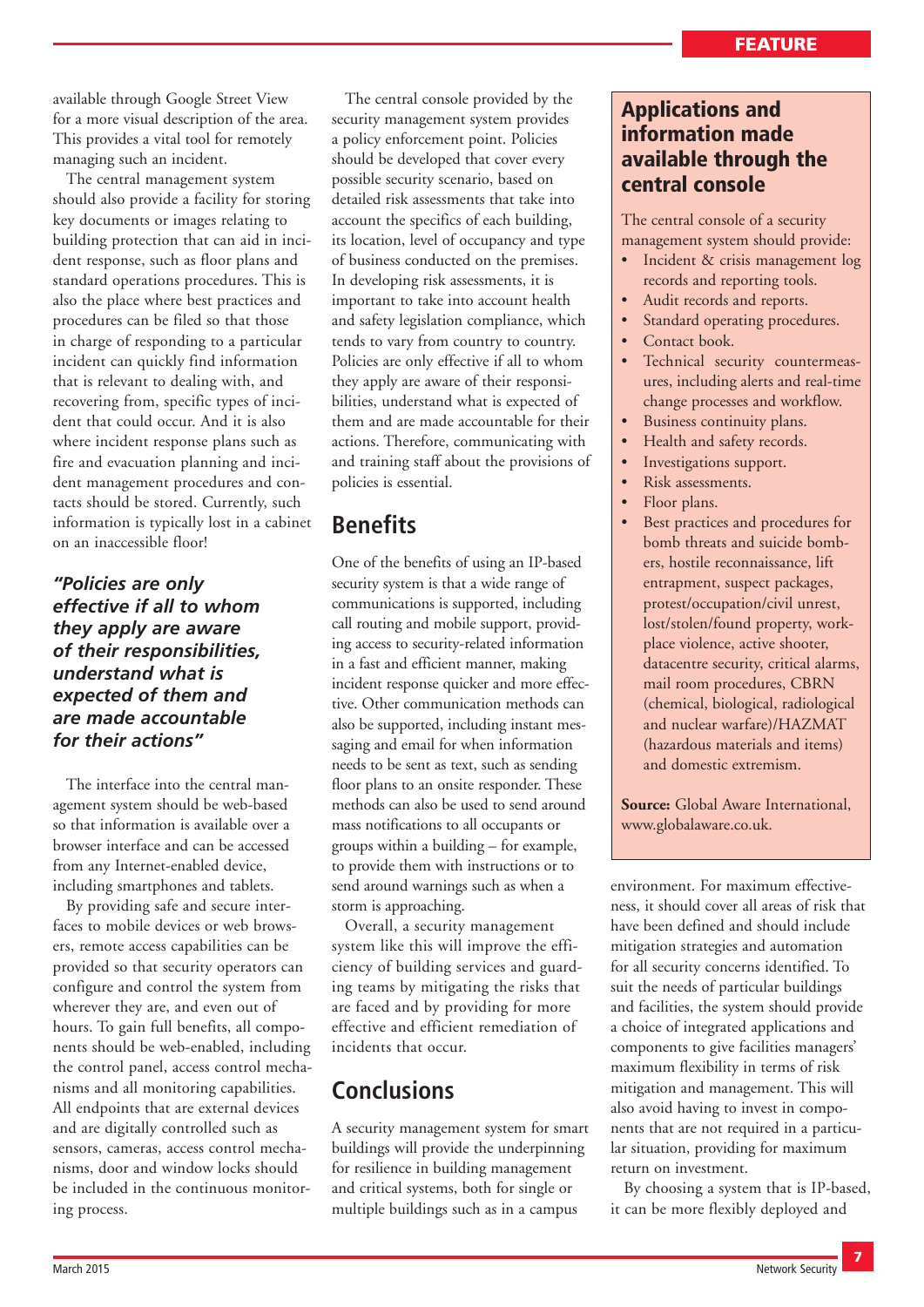## Key benefits

The main benefits of an integrated security management system include:

- Operational excellence model.
- Risk and gap analysis.
- Real-time audit and process flow.
- Paperless and prompt decisionmaking.
- Accountable actions.
- Real-time change management.
- Improved productivity resulting in commercial advantage.

**Source:** Global Aware International.

reduces the need for deploying physical communication interfaces such as cabling that are limited in their range. With an IP-based system, controls such as wireless intrusion detection units can be placed on each floor, connected via Ethernet or wireless, reducing the cost involved in implementing physical connections and improving overall security by being able to centrally control all devices.

As well as providing benefits for facility managers, a web-based security management system will improve the perception of security among occupants, making them feel safer, thus making prospective tenants more likely to be interested in taking space in the building. However, in order for this sense of security to be felt, all occupants should be made aware of the protection measures that are being taken so that they buy into the schemes and can achieve peace of mind.

#### **About the author**

*Colin Tankard is managing director of data security company Digital Pathways (http://digpath.co.uk), specialists in the design, implementation and management of systems that ensure the security of all data whether at rest within the network, on a mobile device, in storage or data in transit across public or private networks.* 

#### **References**

1. AutomatedBuildings.com, home page. Accessed Mar 2015. www.automatedbuildings.com.

- 2. 'Smart building market, worldwide forecasts and analysis (2013-2018)'. MarketsAndMarkets, Aug 2013. Accessed Mar 2015. www.marketsandmarkets.com/ Market-Reports/smart-buildingmarket-1169.html.
- 3. 'Gartner Says the Internet of Things Installed Base Will Grow to 26 Billion Units By 2020'. Gartner, 12 Dec 2013. Accessed Mar 2015. www.gartner.com/newsroom/ id/2636073.
- 4. Memoori, smart building research, home page. Accessed Mar 2015. www.memoori.com.
- 5. 'Growth in the intelligent buildings M2M sector will be driven by building security and demands for energy efficiency'. Machina Research, 31 Dec 2015. Accessed Mar 2015. https://machinaresearch. com/news/press-release-growthin-the-intelligent-buildings-m2msector-will-be-driven-by-buildingsecurity-and-demands-for-energyefficiency/.

# **The evolution of security intelligence**

**Sol Cates, Vormetric**

**Threat landscapes have drastically changed from just a few years ago with targeted attacks now common occurrences. Hackers are actively seeking to steal credit card data, personally identifiable information (PII), critical intellectual property (IP), and other legally protected information to retail to the highest bidder. As a result, many of today's businesses have found themselves on the back foot.** 

Furthermore, nation state-motivated attacks on both business and government entities are escalating, with critical intellectual property in the form of plans, formulas, production methods and the reputation of national institutions the primary target.

## **Expanding the periphery**

At the same time, organisations are expanding their periphery beyond the traditional enterprise WAN and firewall – SaaS applications now account for over 50% of IT application spending, according to Gartner, and spending increases by both government and commercial enterprises of all cloud resources is forecast to nearly double by 2018. Mobile usage of enterprise data is also expanding, and a key concern for many organisations. Not to mention the avalanche of data starting to flow form the Internet of things (IoT) as new devices like cameras, refrigerators,



home security systems, automobile sensors, power grid data and extended location information connect up to the Internet.

This expansion in the use of new technologies, combined with the increased threat environment as 'dark' sites expand to support a new international criminal class, is driving the need for tools that can sift through data to intelligently and proactively identify threats in process before they compromise organisations.

Representative of what is turning into a multi-billion dollar industry, organised criminal gangs are putting much more time, energy and resources into identify-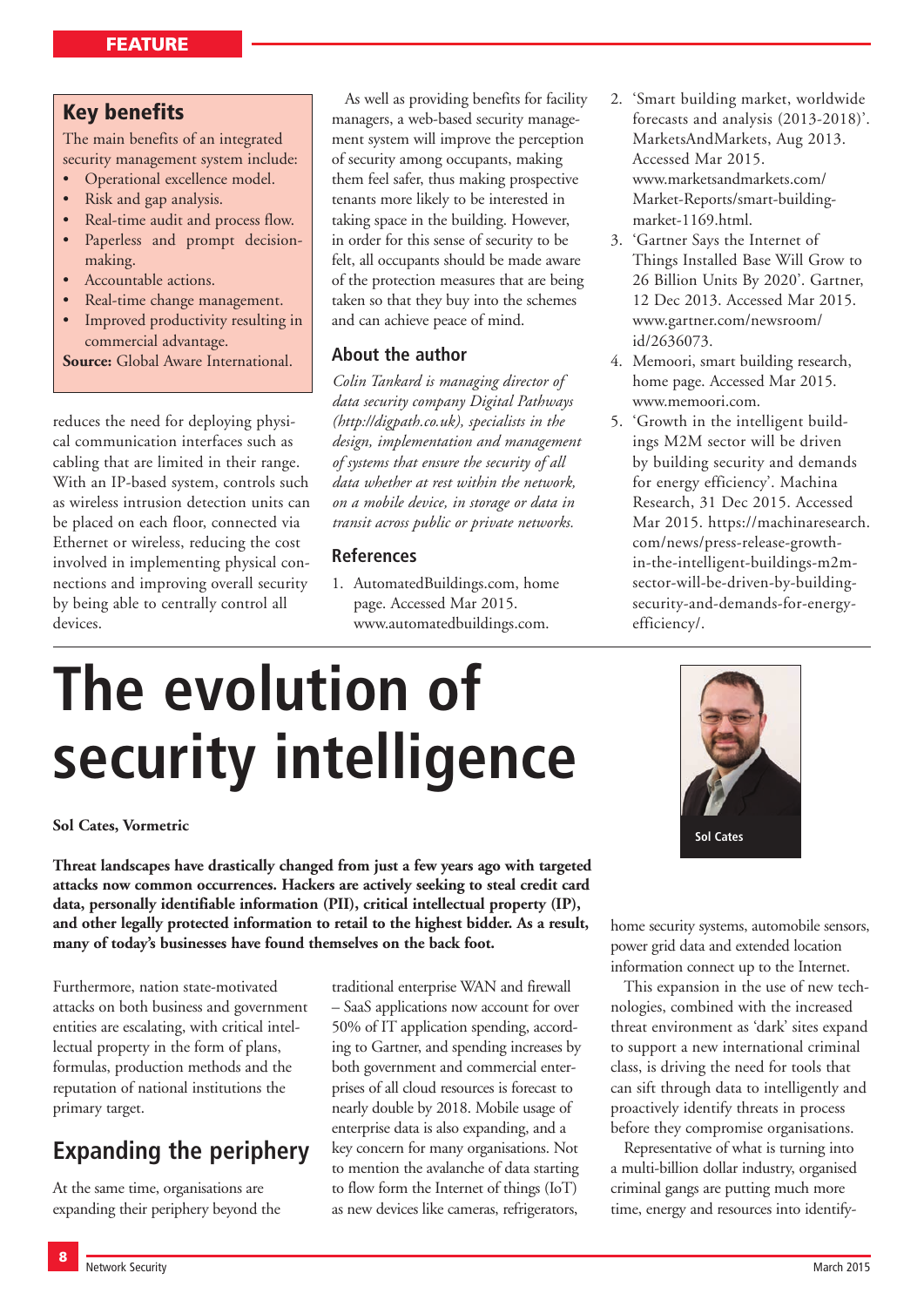ing or buying new methods of attack that can't be detected by traditional security solutions – so-called zero-day exploits. Indeed, once social engineering and spearphishing campaigns penetrate an organisation, criminals then leverage these zeroday exploits to establish a beachhead, and begin mining private data and critical IP.

#### *"The data produced by unauthorised access attempts can be monitored and used to investigate possible threats. In doing so, enterprises can 'watch the watcher' and make sure that security and administrative accounts are not compromised"*

We only need to look to stories like those contained in the Mandiant report on 'APT18', a hacking group affiliated to the Chinese government, and 'APT28', a group engaged in espionage against political and military targets in Eastern Europe, to know that hackers can keep their data mining operations working undetected for a long time. APT18, for one, is charged with being responsible for a campaign targeting the data of Community Health Systems, a Tennessee-based hospital chain, for at least five years. In August 2014, the hospital announced that 4.5 million patient records had been affected during that period. The days of relying on a firewall and IDS/IPS or making sure that appropriate anti-virus was in place are long gone.

Security intelligence tools including both Security Intelligence and Event Management (SIEM) solutions and 'big data for security' implementations are key tools for offsetting threats that result from both increased hacking, and threats resulting from insider compromises. These tools allow the flow of data to be exploited to detect patterns of usage and access that would not otherwise be available. SIEM solutions monitor both real-time events and a mountain of long-term data to find anomalous patterns of usage, qualify possible threats to reduce false positives, and alert organisations when needed. However, a SIEM solution can be blind to possible threats to your protected data.

## **Current role**

Pairing a SIEM solution with a datacentric security solution that delivers data access enforcement is essential to protecting data to the highest degree. While enforcing encryption rules and data access controls in all these environments, data security agents typically collect and log information on file access by users and processes, as well as details on the use of the infrastructure that protects them. This detailed information, in the form of RFC5424 or CEF logs, represents essential data that can be analysed using a SIEM solution's security intelligence capabilities to identify usage patterns that may represent a threat.

Patterns of abnormal activity indicating that a user or process has been compromised can be found much faster with this approach. Take, for example, an administrative account that suddenly begins accessing volumes of data; this may be indicative of a compromised user. Equally, these same activity pattern recognition tools that will identify a compromised user could also indicate an insider with a grudge, or who has decided to profit from their position.

In the context of the data breaches we are seeing, the overarching benefit of this approach is that unusual or improper data access is tracked and reported on, accelerating the detection of insider and outsider threats that have bypassed perimeter security. Furthermore, beyond abnormal activity recognition, such audit capabilities provide visibility into the types of files accessed by any given user at any given time. And the data produced by unauthorised access attempts can be monitored and used to investigate possible threats. In doing so, enterprises can 'watch the watcher' and make sure that security and administrative accounts are not compromised. This unprecedented insight into file activities can in turn be invaluable in aiding the investigation of someone who is under suspicion.

## **Security intelligence and big data**

We know that deployments based on 'big data' collection and manipulation are now becoming a reality, which is increasing both the potential attack surface and adding another tool for analysing and protecting sensitive data. Conventional big data implementations are used by organisations like retailers to profile customer behaviour, power companies to analyse usage patterns, mobile application developers to capture consumer behaviour and so on. But there is a second important use case – and that is for analysis of security related data.

#### *"It's quite likely that we'll see movement toward service providers – both cloud service providers and managed security service providers – becoming the preferred alternative for security intelligence"*

In a 'big data for security' implementation, information about physical employee access patterns, online access locations, data access information, network traffic and many other factors are combined to identify risky behaviour that may indicate a compromise or threat. For example, a critical database normally accessed by an account only from within the organisation on a weekday, is suddenly found to be accessed from an IP address in Ukraine on a weekend, and to be downloading large amounts of data. This then immediately raises an alert to lock or flag the account as potentially compromised. Big data's advantage for this is the massive amount of data that can be analysed and correlated (well beyond the capability of most SIEM systems), leading to identification of threats that would not otherwise be found.

This expansion in both the commercial and security related use of big data, has also resulted in high demand levels for skilled security and data analysis professionals – the supply of which is struggling to meet demand. This is putting pressure on vendors to pre-package security intelligence capabilities into big data platforms as a way to enable customers to better secure their projects. It's also quite likely that we'll see movement toward service providers – both cloud service providers and managed security service providers – becoming the preferred alternative for security intelligence.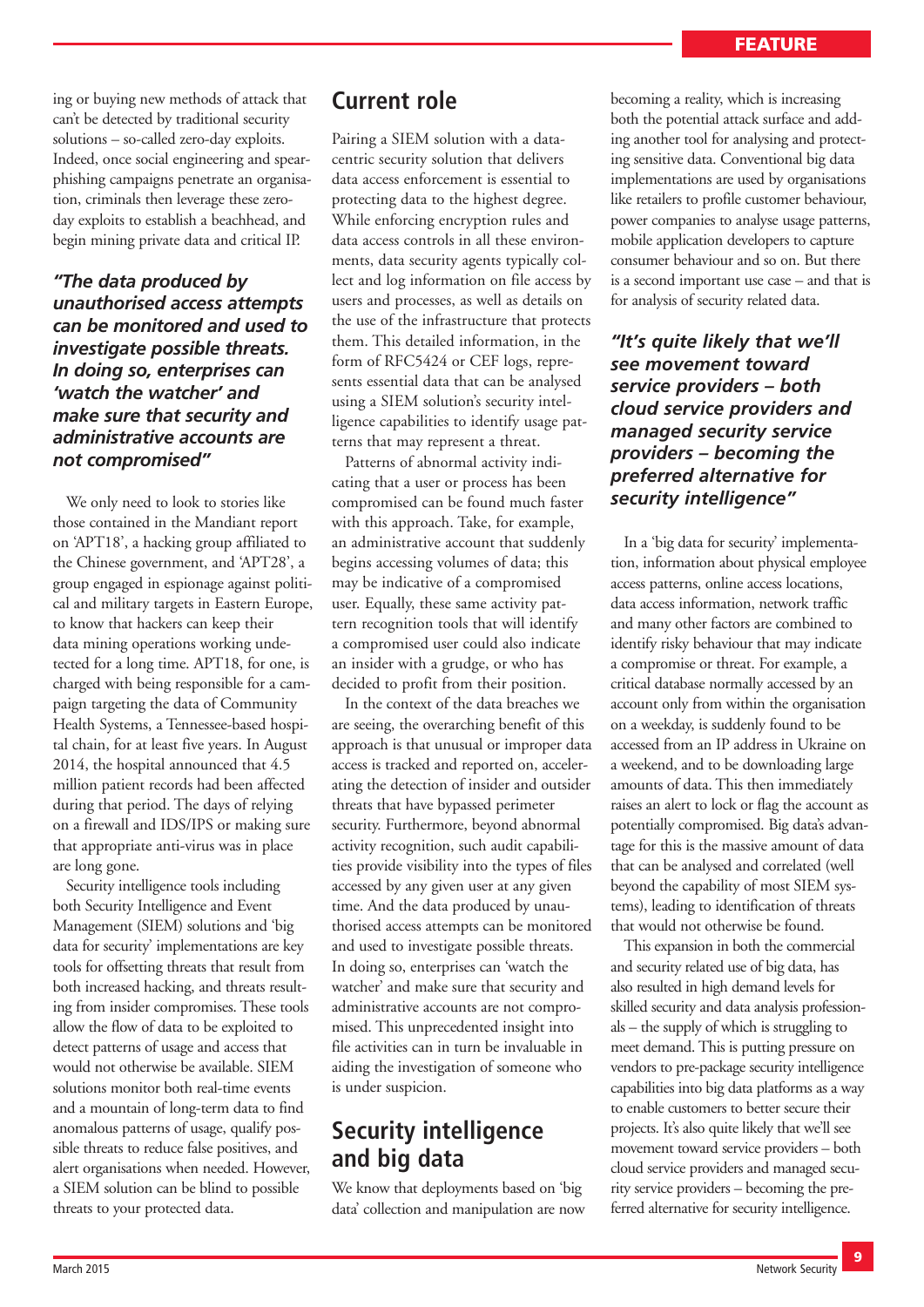As has happened with other complex IT and security technologies, enterprises will come to a point where they ask themselves whether security intelligence is core to their business or whether it's something that is easier, faster and less costly to implement and maintain if managed by outside experts. Security intelligence based on SIEM and big data implementations has the potential to be outsourced to service providers with the requisite experience, skills and implementation capabilities. Note that, for organisations with the most sensitive needs (many financial institutions, government agencies, etc), outsourcing to a service provider simply isn't a viable option. For these organisations, in-house implementations will continue to be the standard.

## **Explosion of devices**

The Internet of Things trend will also change matters. Devices that collect all kinds of data are exploding in popularity, and it is only a matter of time before they start to become useful for security intelligence purposes. Indeed, power meters, cable modems, phones, medical devices, wireless access points, traffic density scanners and more will increasingly feed data into big data implementations. Interestingly, security-related big data implementations will result in new data sets that can be used for context aware pattern recognition and profiling. This information can then in turn be used to enhance current threat recognition,

or to provide a logical check to prevent false positives based on less complete security profiles.

### *"Businesses of all sizes need adequate security intelligence mechanisms in place to monitor all activity across their networks, so that they can spot any suspicious activity and stop hackers in their tracks"*

Data is becoming an increasingly valuable currency, and hackers are becoming more cunning in their attempts to steal it. For businesses, this has greatly increased the risk of reputational damage and called for a step change in current data security policies, particularly as consumers are rapidly losing patience with those who cannot safeguard their private information. As such, businesses of all sizes need adequate security intelligence mechanisms in place to monitor all activity across their networks, so that they can spot any suspicious activity and stop hackers in their tracks. However, as operational infrastructures become increasingly complex, security practises will need to evolve in tandem.

There remains the issue of how to fund the implementations and tools required to protect systems. Today's organisations are faced with the fundamental need to reprioritise their IT security spending to support these new tools. It's a hard decision for many who have spent decades keeping intruders at bay with the latest firewalls, network segmentation tools and endpoint defences – and these are now becoming less effective. It isn't that they should be eliminated, but they should no longer be the core focus of an organisation's security stance. A shift in spending priorities is needed.

#### **About the author**

*Sol Cates is chief security officer for Vormetric and is tasked with ensuring the company's internal security profile remains robust, while maintaining a strong pulse on the technical and business decision- making process in today's IT/IS organisations. Cates partners with teams throughout the company and the industry to engage with both customers and partners. He is sought after to speak publicly to elevate industry understanding of data security best practices in today's complex cyber threat landscape. The technical depth and understanding of the information security space Cates has developed over the last 17 years is rooted in the intelligence community, financial services industry and other large enterprise organisations. He originally joined Vormetric in 2003, as a security engineer, and later became the senior director of field engineering and solutions architecture. Cates' career also includes technical sales, engineering and support leadership roles at Tripwire, Symantec, SignaCert and Spectra Physics, as well as consulting for many Fortune 500 companies and government agencies on cyber-security.*

## **Should the dark net be taken out?**

**Cath Everett, freelance journalist**

**Although the dark net is not necessarily something that many people outside the tight world of information security are hugely familiar with, its profile has been rising steadily over recent months. For example, it hit headlines around the world towards the end of last year, following the high-profile Operation Onymous, which was conducted by a mixture of US and EU international law enforcement agencies.<sup>1</sup>**

Onymous targeted so-called 'dark markets', or online marketplaces operating

on the dark net that sell illicit goods such as drugs, stolen credit card num-



bers and weapons. The aim was to raid and close down these illicit shopping sites, the most famous of which was Silk Road 2.0, which was only accessible via the Tor network – the original and most famous means of accessing the dark net.<sup>2</sup>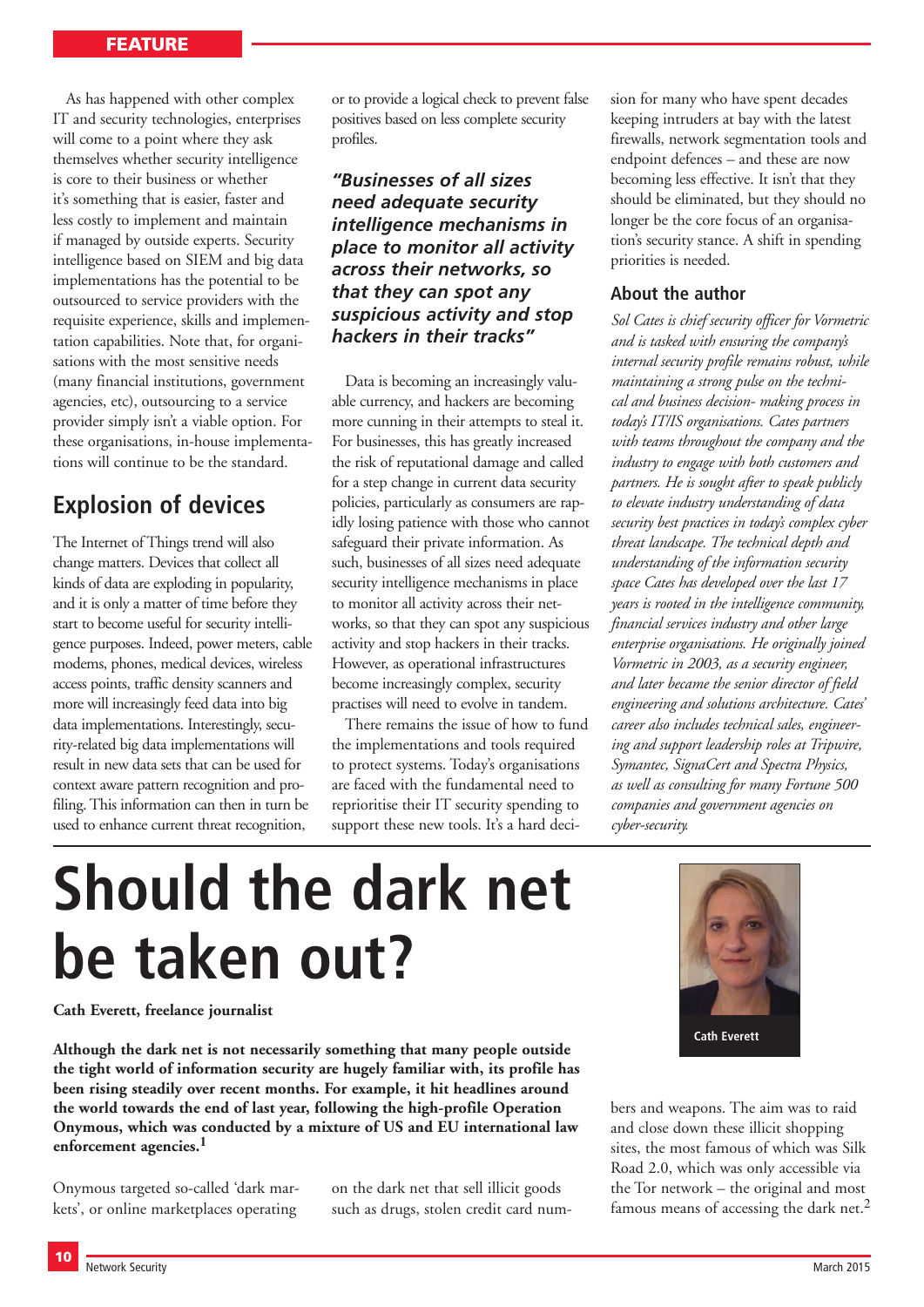Tor, formerly known as The Onion Router, is a peer-to-peer network and browser employed by interested parties from the early 2000s to surf the Internet anonymously. It was originally developed by the US Navy in the mid-1990s in order to communicate with agents in the field without divulging their whereabouts, so as not to put them in danger.

But Tor, alongside other newer darknet file-sharing variants, such as JonDo, are now used by criminals, whistle-blowers and dissidents alike to enable them to communicate anonymously with trusted peers and avoid government snooping.<sup>3</sup>

#### *"No-one really knows how big the dark net in its entirety is either because its services are by their very nature hidden"*

As to how large the dark market black economy actually is in reality, though, no accurate statistics are currently available as no-one actually knows. In fact, no-one really knows how big the dark net in its entirety is either because its services are by their very nature hidden – although it is believed to be much smaller than the open Internet.

## **Hidden services**

However, to give some inkling, members of the Tor project estimate that, on their

network alone, there are between 1,000 and 1,200 hidden services and approximately three million users.

Operation Onymous, by way of contrast, led to the much-touted shutting down of around two-dozen hidden services and the arrest of some 17 marketplace vendors and administrators. Around \$1m-worth of bitcoins, the standard currency for dark market transactions, as well as  $\text{£}180,000$  in cash, drugs, gold and silver were also seized.

But it is worth noting that criminal activity in the dark net tends to be quite specific in nature, says Neil Hare-Brown, chief executive of information security consultancy Storm Guidance. For instance, most fraud and denial-of-service style attacks tend to be undertaken on the open Internet. "I don't know any denial of service attacks that have occurred through the dark web – it's so slow, it's like going back to the mid-1990s so it's just not performant enough," he explains.

On the other hand, Hare-Brown indicates that hackers undertaking targeted attacks would probably opt for the anonymity of the dark net. Criminals and terrorists also popularly employ it as a communications tool in order to help them plan activities. In addition, illegal shopping sites such as Evolution and Agora have now resulted in a situation where "most drugs are being bought and sold via the dark web – so many, in fact, it's amazing", he adds.



Another recent moment in the spotlight for the dark web, meanwhile, was its name-checking by UK Prime Minister David Cameron last December when he unveiled the creation of a new government unit to target individuals using it to share child sex abuse images. The unit, which will be jointly run by British intelligence agency GCHQ and the National Crime Agency, which fights serious and organised crime in the UK, has yet to be assigned a name. But a key goal is to develop new high-tech ways of analysing vast quantities of child-related pornographic material on the dark net in order to better identify and arrest offenders.

## **Global network**

Such activity would appear vital when, according to Tim Watson, director of the Cyber Security Centre at Warwick University, a huge 80% of all visits to dark net websites are to those hosting abusive images of children. As a result, focusing on paedophile activity as a starting point appears to make sense when trying to tackle dark net crime, with or without the inevitable elements of political expediency.

#### *"A key goal is to develop new high-tech ways of analysing vast quantities of child-related pornographic material on the dark net in order to better identify and arrest offenders"*

 "If you look at high-tech crime units across the UK, traditionally about 70% of their activity is spent on paedophile stuff," Watson says. "There's lots of crime, but if it's a choice of going after people stealing credit card details or a gang abusing children who continue to be at risk, I think the public would probably support them in what they're doing."

In a move that should help such efforts further, some 30 countries around the world, including the US and UK, have likewise agreed to either set up their own national databases of child sex abuse content or provide links to Interpol's International Child Sexual Exploitation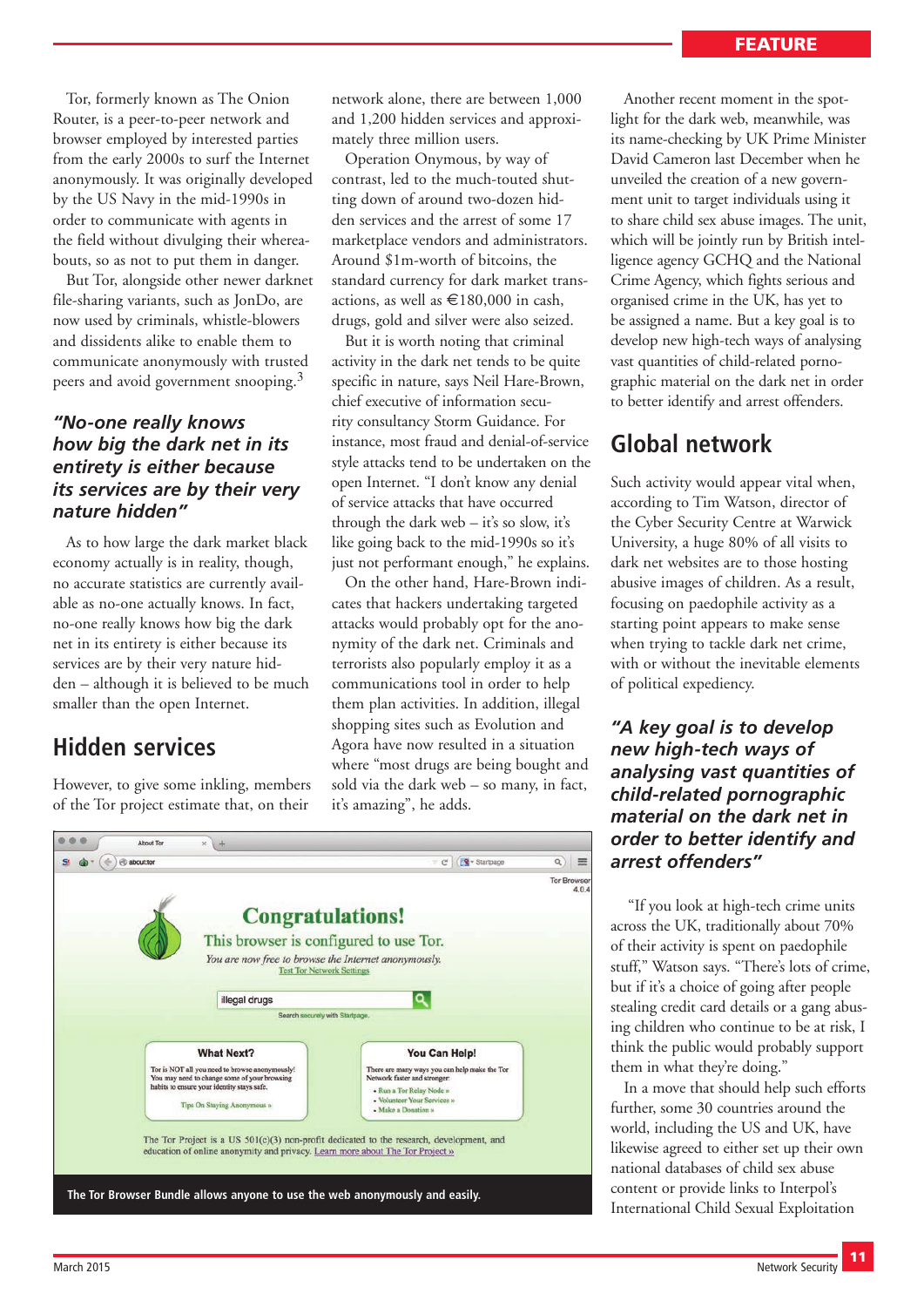

Database (ICSE DB).<sup>4</sup> ICSE makes it easier to share and remove these images once they emerge from the dark onto the open Internet, but the main objective in creating a global network is to make it easier to detect criminals and identify victims across international borders.

## **International cooperation**

Nonetheless, the ongoing dearth of international legislation or even global harmonisation of national laws means that tackling crime on either the open Internet or the dark net remains a huge challenge.

Guillaume Lovet, threat intelligence lead at network security company Fortinet's FortiGuard Labs in Europe, the Middle East and Africa, explains that being able to arrest criminals, whether paedophiles or not, is only possible if they happen to be located in the same countries as their victims, which is rarely the case.

While the perpetrators are often based in Eastern Europe, South America or China, their victims are generally found in the West. "So Western Europe and the US can have all of the laws they want, but if the aim is to arrest someone in the East, they need cooperation there," he says.

The big question, though, is why countries elsewhere would bother to cooperate at all. As Lovet points out: "The victims are elsewhere and crime profits the local economy as the money generated in the West is taken back to the East, creating a chain of wealth creation."

As a result, most countries have no incentive to take action and, even if laws are passed to please the international community, they tend to be enforced only infrequently and under pressure. To make matters worse, the lack of bilateral agreements between individual countries outside of the European Union makes the bureaucracy involved in investigating international crime vast, which in turn makes such activity very expensive.

Storm Guidance's Hare-Brown explains: "This team from the UK will need to visit here and there and meet their dignitaries, officials, experts and the like. But it causes practical, logistical problems, which means you're very limited in the number of investigations that can be performed each year."

Nonetheless, he puts the relative success of Operation Onymous – despite widespread criticism in the information security community for overstating outcomes that later had to be revised – more down to "good, old-fashioned, standard police work" than any mindblowing technical capabilities.

#### *"Western Europe and the US can have all of the laws they want, but if the aim is to arrest someone in the East, they need cooperation there"*

"Really it was about good investigation work, which involved following up leads and putting people under surveillance," Hare-Brown says. "I'd love to say it was about great high-tech skills and tools, but it was much more about the quality of the investigation."

## **National level**

Even at the national level, however, the situation is far from straightforward. According to a recent UK Home Office report on cybercrime, not only is as little as 2-3% of such activity reported, but there is also no consistency between police forces on how they undertake investigations.

To compound the issue, law enforcement teams tend to be under-resourced, which means, in the words of Mike Gillespie, founder and managing direc-



**Tim Watson, Warwick University: "It's sometimes difficult for those parts of the police focusing on cybercrime to get the resources they need."**

tor of information security consultancy Advent IM, it becomes "like chasing a spectre".

"It's like Del Boy in [the TV show] 'Only Fools and Horses' with his pop-up stalls. He sets them up, sells stuff from them for a while and then they pop up somewhere else – and it's the same with beta and mirror sites on the dark net," he says.

## **Shut down?**

Despite the UK Government's rhetoric about its keenness to tackle the issue, it appears that at least some of the footdragging may have a political element.

"It's sometimes difficult for those parts of the police focusing on cybercrime to get the resources they need," explains Warwick University's Watson. "The government is waking up to the fact that we have a big hidden crime problem, but the question is does it really want to show crime figures shooting up, especially if there's not enough money to properly resource things?"

This ongoing situation has led to there being a significant skills gap within law enforcement agencies resulting in a lack of trained specialists – and even general awareness.

As John Walker, chief technology officer at Cytelligence, which offers organisations cyber-protection services, points out: "If you walked into the aver-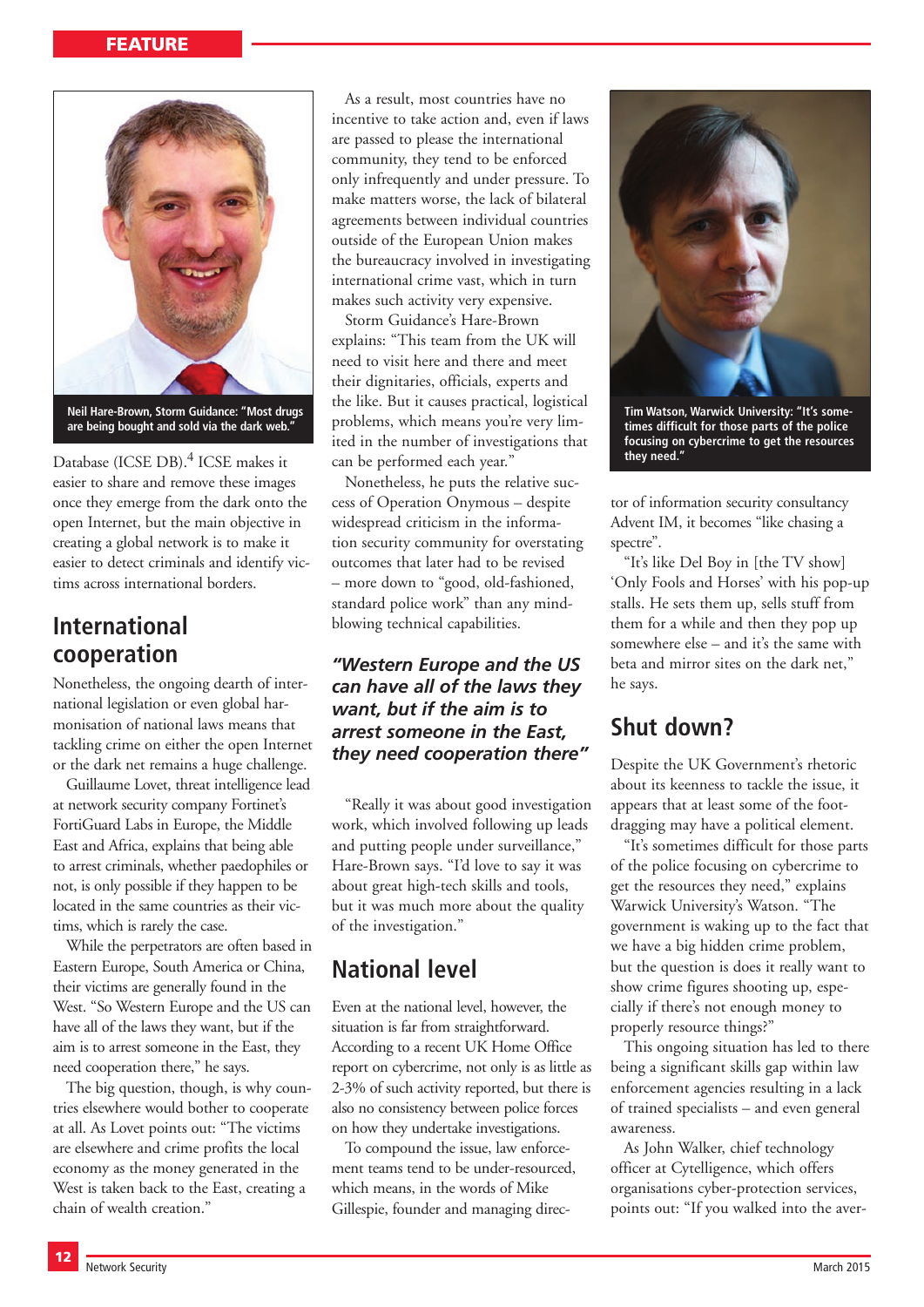

**Mike Gillespie, Advent IM: Prosecuting cases is "like chasing a spectre".**

age police station and said you'd been attacked by criminals in the dark net, they'd just stare at you."

All these difficulties notwithstanding, there appears to be little appetite to try and shut down the dark net completely – even if it were technically possible. Watson explains: "It's the equivalent of asking should we close down illegal activity in a city. You could shut the city, but the problem is that there's a lot of valid activity goes on there and where would everyone live?"

#### *"If you walked into the average police station and said you'd been attacked by criminals in the dark net, they'd just stare at you"*

For example, he pointed out, valid dark net activity is carried out by journalists, whistle blowers and dissidents fighting against totalitarian regimes. "So there's an argument to say that the benefits of having it in place outweigh the disadvantages, and I think a number of people would have difficulties if you said it was going to be completely closed down," Watson adds.

Advent IM's Gillespie agrees: "Just because you have nefarious elements doesn't make the technology evil. But the NSA has been quite vocal lately that if people use elements of the dark net, they will consider you a potential target."

## **A growing problem**

The justification appears to be that, if someone choses to use Tor – "the whipping boy for the dark net" – they must have something to hide rather than simply preferring to have a bit of privacy. "But it's that kind of attitude that makes people wary of the whole security thing," Gillespie says.

"There's a fine line between national and international security and the protection of individuals and the masses," he continues. "We obviously want criminals to be caught, but you have to be careful. There's been a continual erosion of civil liberties in the UK over recent years and every time they've been handed over, we've been told it's in the interests of national security."

The proposed banning of encryption technology to enable UK intelligence services to access all digital communications is the latest case in point.

"The technology evolved to protect data in transit and at rest from criminals," says Gillespie. "So the danger is that we lose our protection against criminals so that the government can catch criminals. It doesn't make sense."

Nonetheless, there is concern that cybercrime on both the dark and open Internet is continuing to grow apace and is becoming ever more dangerous. For instance, one worrying trend is how progressively porous the boundaries between different types of cybercrime have become over the past 12 months.

In the past, crimes tended to be motivated by money, involved targeted attacks by state-sponsored hackers or were undertaken for ethical reasons by hactivists, or for fun. But the three are now starting to morph into each other, warns Fortinet's Lovet. For instance, in January last year, there were a series of targeted attacks on Target shops, followed by more in December on Home Depot. "So it seems that criminals motivated by money were starting to use the tactics of state-sponsored hackers and the like," he says.

Another concern is the progressive amount of consumer and corporate goods and services that come with IP addresses and network cards in order to connect them to the Internet.



**John Walker, Cytelligence: "It's the equivalent of asking should we close down illegal activity in a city."**

"Increasingly, everything is harmonising under one IP Internet-enabled system, which means that people can go wherever they want," Storm Guidance's Hare-Brown says. "Everything is becoming connected from smart fridges to corporate networks so hackers are now able to act with growing levels of impunity."

#### **About the author**

*Cath Everett has been an editor and journalist for more than 20 years, specialising in information security, employment, skills and all things HR. She has worked in the online world since 1996, but also has extensive experience of print, having worked for publications ranging from* The Guardian *to* The Manager*. She returned to the UK from South Africa at the end of 2014 where she wrote a lifestyle blog for International Business Times.*

#### **References**

- 1. 'Operation Onymous'. Wikipedia. Accessed Mar 2015. http:// en.wikipedia.org/wiki/Operation\_ Onymous.
- 2. The Tor Project. Home page. Accessed Mar 2015. https://www. torproject.org.
- 3. 'JonDo the IP changer'. Home page. Accessed Mar 2015. https://anonymous-proxy-servers.net/en/jondo.html.
- 4. 'Victim identification'. Interpol. Accessed Mar 2015. www.interpol. int/Crime-areas/Crimes-againstchildren/Victim-identification.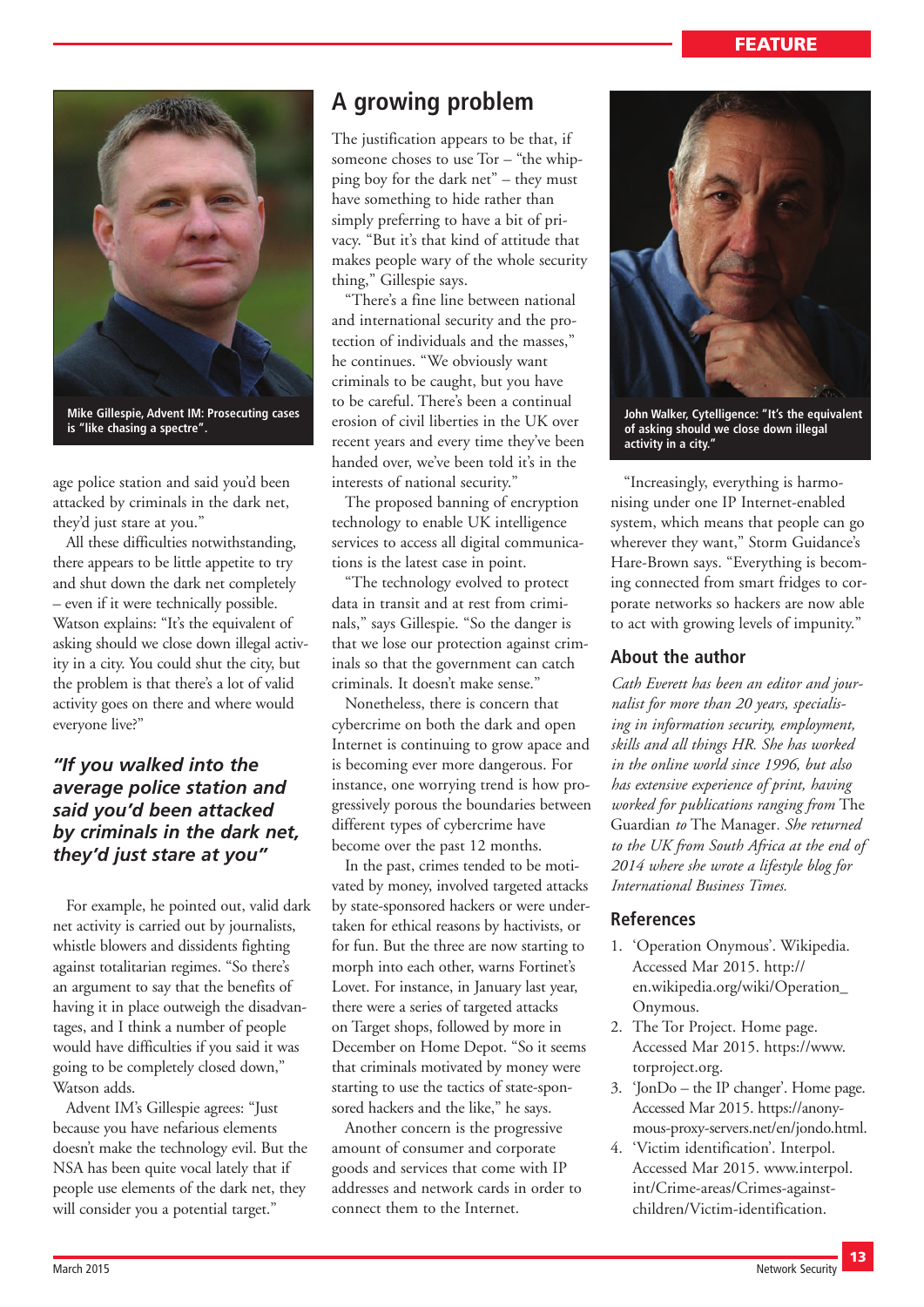## **Threats to satellite navigation systems**

**Guy Buesnel, Spirent Communications**

**Global Navigation Satellite System (GNSS) solutions are everywhere now. The capabilities of what many people loosely term GPS can be found not just in cars and aircraft, but are increasingly being integrated into many portable devices and are a key function in the Internet of Things (IoT). But not enough attention has been paid to weaknesses in the systems – notably, their vulnerability to jamming and spoofing.**

## **Jamming the signal**

Large-scale GNSS jamming poses a major threat but, hopefully, a distant one. More immediate is the risk of accidental disruption of systems relying on GPS, where a little bit of hardening could provide a lot of comfort.

In January 2007 GPS reception across downtown San Diego was disrupted. This was later reported as causing chaos: air traffic control was compromised, emergency pagers stopped working, cell phones lost signal and ATMs packed up. It took the best part of three days for the authorities to discover the cause: two US Navy ships in San Diego harbour had been conducting a training exercise when a GPS interference source was accidentally activated. It turned out that, contrary to initially claims, the event actually passed almost unnoticed, and yet all those terrible consequences *could* have happened.

Most people have had some experience of a gap in GPS performance – you are briefly informed by your GPS receiver that you are in some unlikely location, before it jumps back to a more credible scenario. But overall the system works so well that people take it for granted. What is not so well known is that the very reliability of the system means that it has become the foundation of a whole lot of other location-critical or time-critical systems. If that Navy vessel's jammer slightly distorted GPS readings, it would be a passing irritation to the taxi driver – but, for a very large ship with a pilot

navigating in inland water, a few meters wrong could result in significant damage and pollution.

## **Useful services**

Location services are a useful tool for any car driver, and more important for delivery people or taxi drivers where time is money. They are helpful for hill or forest walkers, all the more so in the wilderness where getting lost could risk lives. Of course they are vital for ships at sea and aircraft – but in such critical cases there will also be back-up location services in case of emergency. But how many people know that some railway systems rely on precise location at a station to determine when the doors should open?

And how many people know about another role played by GPS – namely providing ultra-precise clocking for time-critical systems such as ATM cash machines, cellphone networks, power



**A GPS jammer designed to plug into car cigarette lighter capable of jamming signals for up to 500m.**



supply grids and other utilities and certain financial trading systems? This is what lay behind the exaggerated stories of chaos in San Diego – they were all things that might have happened if the local GPS coverage had been significantly jammed.

#### *"Even the cheapest jammers available online can cause complete outages of the receiver signal"*

Of course the risk from Navy vessels only applies near the coast, but there is a far wider threat from pocket-sized GPS jammers on sale today – as you see if you Google 'GPS jammers'. According to a *Guardian* newspaper article, these pocket-sized devices are used by thousands of people in the UK. "It creates a bubble around the vehicle for about 500 metres that jams any GPS receiver or transmitter," Prof Charles Curry of Chronos Technology told the newspaper. "It stops any tracking system the owner might have put on the car. Usually they will block GSM [mobile phone] signals too that might also be used to send back a location. It means that for anyone trying to track the vehicle, it just vanishes off the map – it's as though it were in an underground car park."<sup>1</sup>

Why would anyone want to do that, other than for a prank? There are several reasons: a car thief not wanting to be caught in case the vehicle is fitted with a tracker; someone trying to avoid an automatic tolling or distance-based insurance system; or an adulterous spouse covering tracks when ostensibly 'calling in at the office'. More realistically there are delivery vans fitted with trackers to monitor driver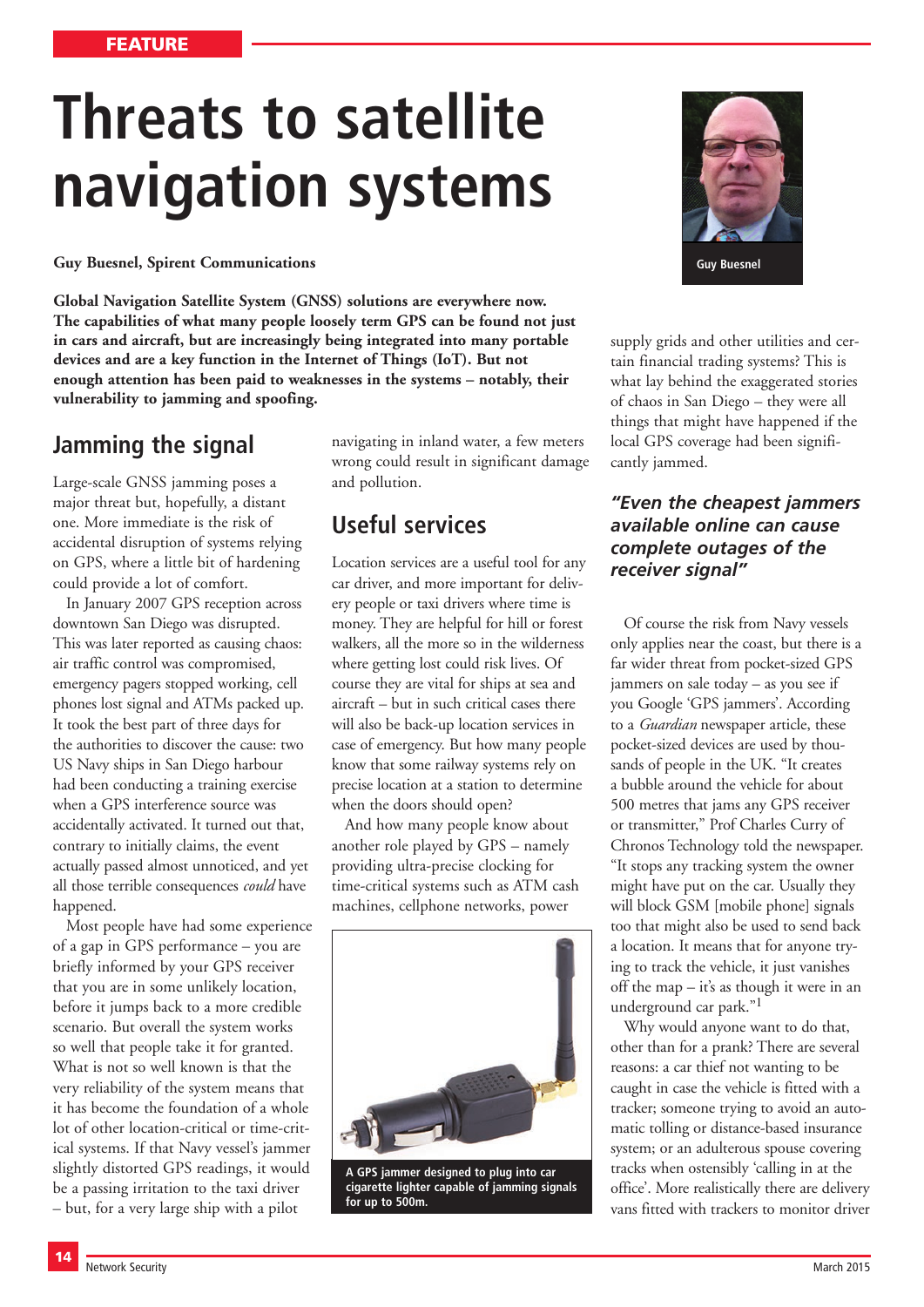behaviour – not driving for too long or at prohibited times or entering forbidden areas. Some van drivers have used these jammers to cover moonlighting activities, and taxi drivers have been known to pocket the fares rather than share them with the cab company. "Even the cheapest ones [jammers] available online can cause complete outages of the receiver signal," Dr Chaz Dixon, Stavog project manager, told reporters.<sup>2</sup>

*"Anyone responsible for building, or installing, GPS-enabled systems should consider testing them for vulnerabilities and, if necessary, finding ways to harden the system against jamming"*

A 500m bubble may not pose a major threat under most circumstances – but what if thousands of people are using them? Or what if some systems are extra sensitive? Last year a truck driver was fined \$3,000 because his little jammer was affecting air traffic signals at Newark Airport and in June 2014 the Federal Communications Commission (FCC) fined a Chinese manufacturer of portable GPS Jamming devices, a record \$35m.<sup>3</sup> Other types of unregulated electronic devices can also cause problems – for example, harmonics from illegal porno TV transmitters in Europe have been known to affect GPS receivers.

## **The real problem**

So what is the real problem here? It breaks down into two contrasting scenarios. In one case there is a possibility that someone might get hold of a military grade device capable of disrupting all GPS systems across a wide area. Think of all the things that might have happened in San Diego: train doors not opening causing delays that disrupt timetables, ATM machines not working so bills don't get paid; taxis and deliveries going haywire and no-one being able to use their cellphones to get out of the mess; emergency services not arriving on time – a myriad little crises like throwing sand



into a machine and ultimately causing the entire city to grind to a halt. As a terrorist act it could do more damage than a bomb. As a crime it might seem pretty pointless – unless used to lock down the region's police forces to provide cover for a major robbery.

The second scenario is far more immediate: the spread of pocket jammers or interference from unlicensed sources could increase the risk of important functions relying on GPS being compromised in a totally unexpected manner. Anyone responsible for building, or installing, such GPS-enabled systems should consider testing them for such vulnerability and, if necessary, finding ways to harden the system against jamming.

GNSS test systems are available now that will recreate any number of jamming attacks under realistic and extreme operating conditions and these can be used to assess the vulnerability. Once this is known, the operator is better placed to assess the risk and plan emergency measures. If your train doors will not open without GPS, then consider the options

for manual override. Better still, it might be possible to harden your systems enough to reduce the risk to a manageable scale. Even simply knowing the extent of vulnerability is better than facing the unknown.

There is not much that the system installer can do against the first scenario: defending against a military scale attack is better left to the military. But even then it can help to have your systems tested so that emergency measures can be devised and assessed.

The more widespread problem is uncertainty: small devices may only compromise signals over a short distance, but GNSS signals at the Earth's surface are of such low power that even the weakest jamming signal could cause unpredictable results. So it is best to measure that vulnerability, weigh up the possible risks, and decide how best to reduce or bypass them.

## **Spoofing the signal**

The other major concern is spoofing. There is growing concern that faked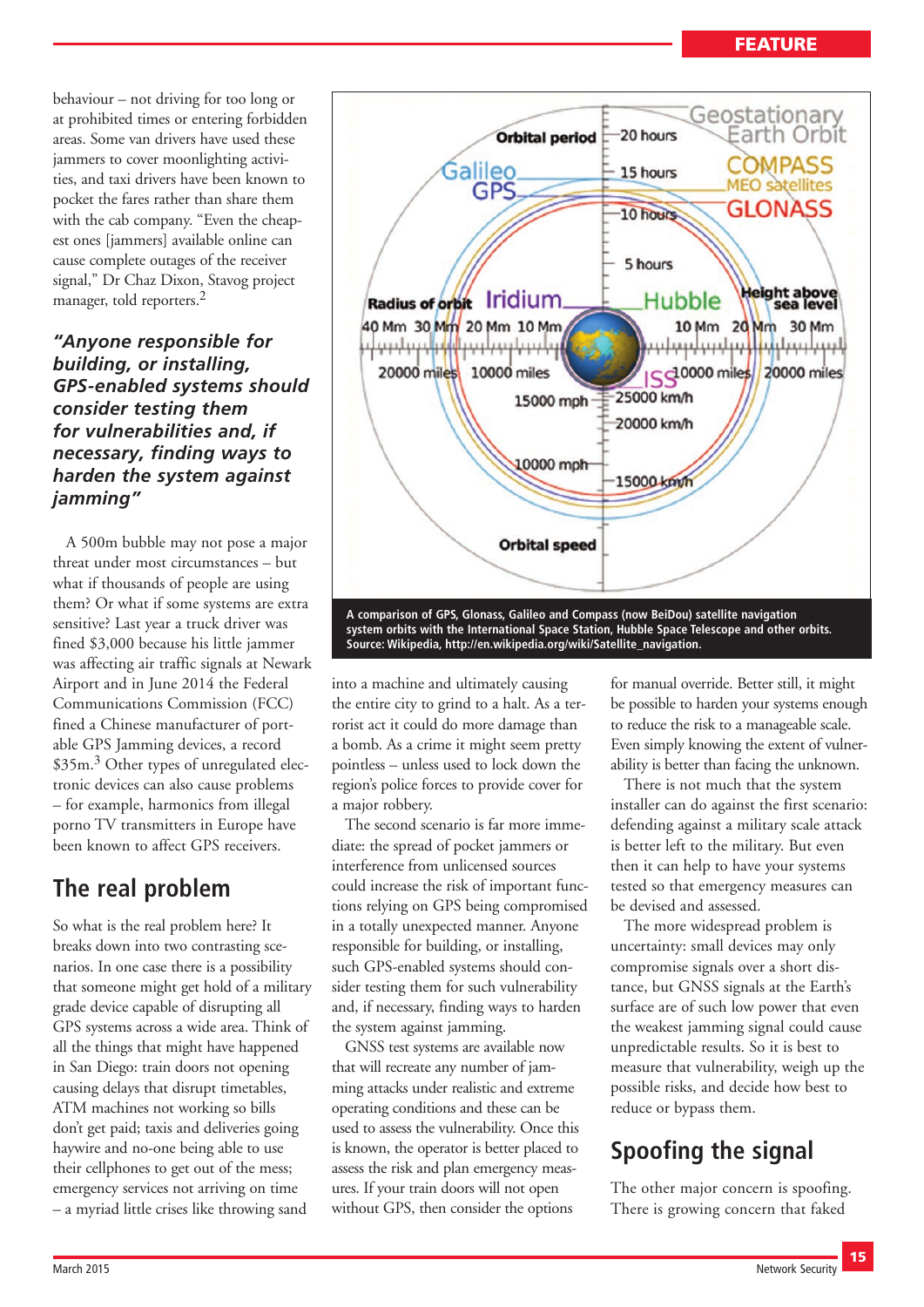### What is GNSS?

Although most people refer to satellite navigation systems as 'GPS' (Global Positioning System), strictly speaking that describes just one of the systems in use today – the US Navstar network of satellites, originally intended for use by that nation's military. It first became operational in 1978 and was opened up for global availability in 1994.

Global'naya Navigatsionnaya Sputnikovaya Sistema (Glonass) is the Russian equivalent, developed during the Soviet era and which went through a period of post-Soviet decay before being restored to global coverage in 2011.

China has a regional system, BeiDou (formerly known as Compass) which is aims to expend to global coverage by 2020.

The European Union and European Space Agency are developing the Galileo system, with some satellites operational now but with the full system offering global coverage not expected to be ready before 2020 at the earliest.

France is also developing a regional system, Doris (Doppler Orbitography and Radio-positioning Integrated by Satellite), and India and Japan have undertaken similar projects.

signals, apparently from a GNSS, could be used for criminal purposes. Recently, a group from the University of Texas demonstrated how a false GPS signal generator could override a luxury yacht's navigation computers as it travelled from Monaco to Rhodes in the Mediterranean. First an alarm reported that the ship had wandered off course and the computers re-plotted the supposedly 'correct' course based on false signals. There was no secondary warning to suggest that the new course was incorrect.

Professor Todd Humphreys who lead the spoofing team said: "I didn't know, until we performed this experiment, just how possible it is to spoof a marine vessel and how difficult it is to detect

this attack … With 90% of the world's freight moving across the seas and a great deal of the world's human transportation going across the skies, we have to gain a better understanding of the broader implications of GPS spoofing."

Those broader implications could include the critical role of GPS in providing highly accurate time data, as we've already seen.

## **Why are GPS systems vulnerable?**

GPS navigation devices have become so common – in cars, built into smartphones and in handy gadgets for rugged outdoor activities – that it is perhaps surprising to learn that they rely on very delicate measurement of extremely weak signals.

#### *"The signals reaching your GPS device are actually weaker than the background electronic, or thermal 'noise'"*

Even with around 30 satellites in orbit at about 20,000km above the globe, the distance between any satellite and a GPS receiver is far greater than the distance to the nearest cell tower, while the satellite has to rely on solar power to generate its signals. The signal power can be thought of as being equivalent to a 40-watt light bulb, and the signals reaching your GPS device are actually weaker than the background electronic, or thermal 'noise'. So how can the system possibly manage?

Part of the answer is that the GPS signals are, by digital data standards, lengthy pieces of code, and the receiver is specifically listening for those codes – just as you might recognise someone calling your name even across a crowded, noisy room. To achieve this, the receiver takes its time – again by digital data standards – while it searches for and acquires those faint satellite signals. This is why, when you switch on your satnav, you typically have to wait a few seconds for it to come to life.

Having taken time to identify the signals, the actual calculation of position relies on extremely accurate timing.

Each satellite contains its own atomic clock keeping near-perfect time that forms part of the signal transmitted – so the receiver gets a time signal that was 'exact' when transmitted but is 'slow' when received because of the time it takes for the signal to travel from satellite to receiver. The discrepancy between time signal and time of arrival provides a measure of the receiver's distance from the satellite.

It is actually even more difficult than that. First, the speed of light, and so of transmission, is slower as the atmosphere gets thicker towards the surface of the earth, making the calculation a lot more complicated. Second, the receiver does not have its own atomic clock on board, so cannot be totally accurate about the signal delay. To get round this problem, the system has to use the satellite time signals to reset its own internal clock at the same time as measuring those signals – effectively becoming the satellite's 'slave clock'. What makes this possible is an element of redundancy: if you had perfect time in the receiver you could fix your location in 3D space with only three satellite signals; instead the system looks for four (or more) satellite signals to not only provide verification through redundancy but also allow for iterative time verification.

The miracle is not so much the miracle of human inventiveness, as the miracle that it actually works – in a relatively cheap handheld or wrist-worn gadget.

## **Cracking the system**

Given such weak signals and such a complex calculation, the easiest way to disrupt GPS, as we've seen, is to jam the signals. However, this is a pretty blunt instrument, in the sense that the impact of the jamming cannot be controlled or targeted. Approaching the jammer, the receiver will stop tracking satellites and most individuals will realise that something is amiss and stop using it. Out comes that dog-eared street map you last saw somewhere in the car boot – and in something as critical as an aeroplane there are always alternative navigation systems just to be on the safe side.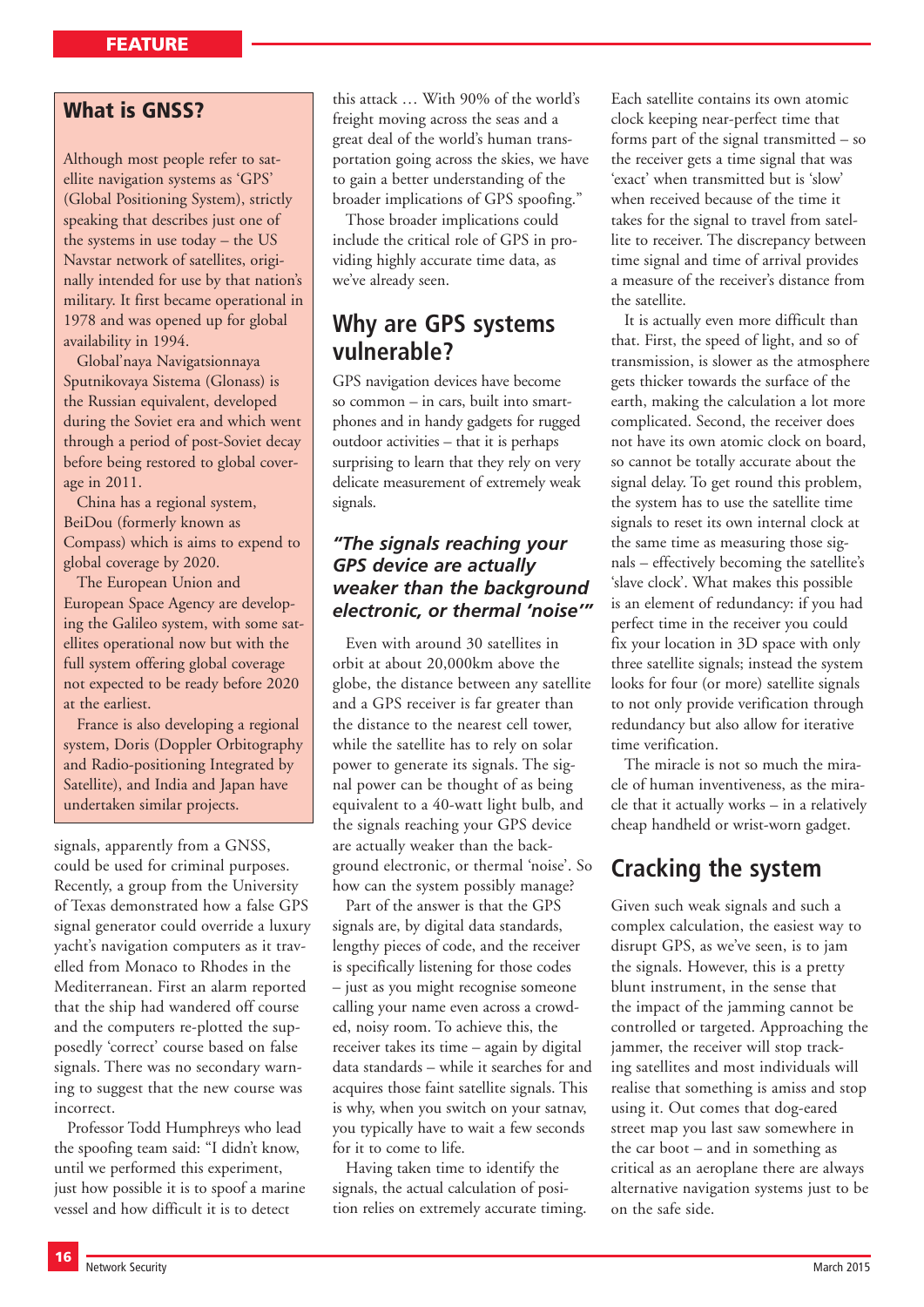What could be even more threatening is 'spoofing' – that is, creating fake GNSS signals with all the complexity of real signals while specifically designed to generate false but convincing position data. However, you can guess from what has been said about the nature and subtlety of these signals, it is clearly not such a trivial task as simply jamming.

The real threat of spoofing is that the victim does not know what is happening and so carries on using false information. A spoofing box like the one created by the students could be concealed aboard a ship or plane and at some time be switched on, replicate the real signals and be accepted and then increase signal strength until it dominates the real signals, and then begin to bend reality by taking the vessel off course and into forbidden territory – or onto rocks.

## **Cleverly done**

This would need to be done cleverly – not even the most trusting navigator would accept that the ship was cruising down Kensington High Street – so what defence measures are there apart from common sense? There is visual confirmation – if the supposed location looks way off course suspicions will be aroused – and there are alternative positioning systems such as those based on deadreckoning using accelerometers, vision sensors, or an alternative fixing technology such as eLORAN. Augmenting your GNSS with one of these technologies could provide an indication that something is wrong.

#### *"The damage could be less obvious than a plane or ship going off course – such is the extreme accuracy of the GPS atomic clocks that they are widely used as a source of accurate timing"*

Then there is the alternative provided by another good GNSS. Although the US military might regret no longer having a monopoly with GPS, the fact

that there are other systems operational or coming online will provide extra resilience, and the European Galileo constellation is deliberately designed to complement GPS for additional accuracy and resiliency. So a truly diabolical spoofing attack would also need to foil all these back-up alternatives, and that could include not only the complexity of creating realistic GPS signals but also spoofing every other likely GNSS signal in the vicinity just in case.

Would it be worth the effort? We can see the potential for disruption that might tempt an enemy nation to launch a spoofing attack. And the damage could be less obvious than a plane or ship going off course – such is the extreme accuracy of the GPS atomic clocks that they are widely used as a source of accurate timing. Every cell tower, for example, has its own GPS receiver, not because it might forget where it is, but to provide a super-accurate time signal for its own transmission purposes.

Some financial high-speed trading systems are so incredibly time-critical that they rely on GPS time data to determine precisely when trades were made. You can imagine criminal – or military – ingenuity might develop ways to generate all sorts of mayhem out of a cleverly targeted spoofing attack.

Do not forget also the human factor: these systems have served us so well already that it is increasingly tempting to put blind faith in them. The recent MAIB report on the collision between Seagate and Timor Stream identified several human errors, including an oversight that one of the ship's AIS devices was broadcasting a heading 160 degrees out.

We are entering a whole new territory – with little more than a spoofed GNSS to guide us. Maybe.

## **Analysing and minimising the risk**

It is perhaps comforting to know that a spoofing attack will demand rather sophisticated technology to generate realistic signals and not be immediately recognised as a fraud. But it remains

cold comfort unless there is some way to assess how your GNSS receiver responds to spoof signals and use that information to devise a counter-strategy that increases resilience to interference.

Test beds have been created to provide such test and measurement – the EU's Joint Research Centre has developed one for its Galileo project, for example. But now we are seeing the introduction of commercially available systems to test GNSS under laboratory conditions.

These new solutions provide a laboratory test bed, incorporating simulators, monitors and computers with software designed expressly for GNSS testing, and that includes testing against possible spoofing attacks. Basically, the system creates those subtle GNSS signals in a truly realistic manner – taking account of all the factors that can distort their timing and the sort of background noise they struggle against – and transmits them down a cable to the receiving device, rather than through the air. This allows very sensitive monitoring and measurement of the receiver's behaviour under truly realistic GNSS operating conditions, as well as when various spoofing, jamming or other likely attacks are thrown at it.

*"Eventually there will be a set of standard tests which will allow GNSS users to select the best equipment for their application based on the level of protection against jamming and spoofing"*

In practice this could allow a large GNSS user or receiver manufacturer to test devices to see how well they perform, how reliably and how vulnerable they are to attack. It also means that device manufacturers now have a means to develop standardised tests against set criteria to improve the performance and reduce vulnerability of their products. Eventually there will be a set of standard tests which will allow GNSS users to select the best equipment for their application based on the level of protection against jamming and spoofing it offers.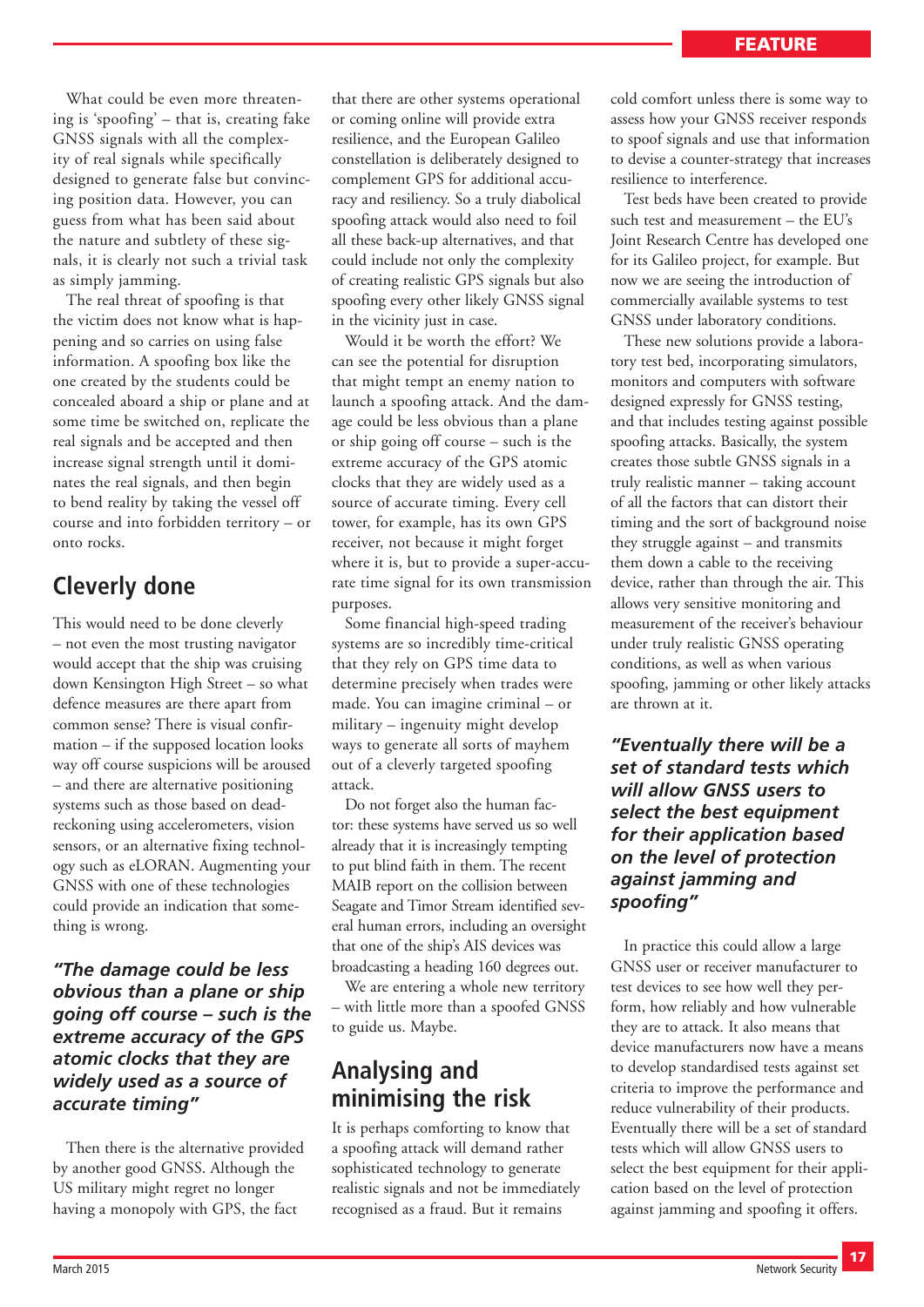This has important implications for the whole GNSS market, as users can begin to demand equipment that has passed certain tests on an industry standard test bed, and these tests could include a measure of spoofing vulnerability.

#### **About the author**

*Guy Buesnel is product manager, GNSS vulnerabilities for Spirent Communications. He has more than 16 years' experience of protecting GNSS receivers from emerging threats , having started his career as a systems engineer involved in developing GPS adaptive antenna systems for military users at Raytheon Systems in the UK. He then became involved in GPS and GNSS receiver system design with the aim of designing a new generation of rugged GNSS receivers* 

*for use by military and commercial aviation users. In 2007, Buesnel became the European GNSS product line manager at Rockwell Collins UK where he was responsible for UK and European GNSS development activities. In 2013, he accepted a position at the Satellite Applications Catapult in Harwell where, as a principal satellite navigation systems architect, he was responsible for helping UK businesses to understand GNSS vulnerabilities and use this understanding to grow their businesses within the UK. Buesnel is a Chartered Physicist, a Member of the Institute of Physics and an Associate Fellow of the Royal Institute of Navigation.* 

### **References**

1. Arthur, Charles. 'Thousands using

GPS jammers on UK roads pose risks, say experts'. The Guardian, 13 Feb 2013. Accessed Mar 2015. www.theguardian.com/technology/2013/feb/13/gps-jammers-ukroads-risks.

- 2. 'Moonlighting truck drivers source of GPS jamming in the UK'. LiveViewGPS, 18 Jun 2013. Accessed Mar 2015. www.liveviewgps.com/blog/moonlighting-truckdrivers-source- gps-jamming-uk/.
- 3. Brewin, Bob. 'FCC hits Chinese jammer vendor with record \$34.9 million fine'. Nextgov, 19 Jun 2014. Accessed Mar 2015. www.nextgov. comdefense/2014/06/fcc-hitschinese-gps-jammer-vendor-record-349-million-fine/86818/.

# **Delivering the Internet of Things**



**Gary Newe, F5 Networks**

**The Internet of Things – objects and appliances with embedded sensors and chips capable of communicating online – will result in 50 billion devices being connected to the Internet by 2020, according to Gartner.<sup>1</sup> From fridges and bathroom scales, to fitness bands and home thermostats, the number of 'things' connected to the Internet is really taking off and it's a very exciting time for everyone. However, for many enterprises and consumers, the excitement of this new realm of connectivity is clouding the fact that, with more devices connected to the network, there comes a new array of security implications.**

## **Support expected**

For the enterprise, workers will use more devices to get their work done and they will expect the business to support these devices. Except that this isn't a vision of 2020 – it's an issue businesses are facing right now and is something that a surprising number of organisations are still shying away from. Businesses have to support more devices and more applications, whether they are hosted on premise or in the cloud, and ensuring that the right security is in place is a central part of this discussion.

Recently, we have seen concerns from the chairman of the US Federal Trade

Commission (FTC), Editith Ramirez, at the Consumer Electronics Show (CES) who discussed the security of the Internet of Things and said that connected devices pose huge risks to privacy and security, and could allow businesses to paint a "deeply personal" picture of every consumer.

All we have to do is look at the recent massive Target breach, which was caused by a heating, ventilation and air conditioning company.<sup>2</sup> Stealing personal data and corporate data is bad enough, but the prospect of hacking into life support systems and even embedded medical devices is life-threatening.

If we look at what developments have been made for home products, and the hacking activities associated with them, it was proven recently that it only takes 15 seconds to hack Nest smart thermostats. Addressing the trend of fitness trackers, FitBits have been hacked and other fitness trackers are equally as vulnerable.<sup>4</sup> Also taking a look at the new wave of smart and connected televisions, there have been countless claims that these have vulnerabilities and, worryingly, hackers can take over the built-in microphones and cameras to take a look into consumer's lives.<sup>5</sup>

## **Collapsed perimeters**

Network perimeters are collapsing, and IT now has to contend with a huge number of devices and applications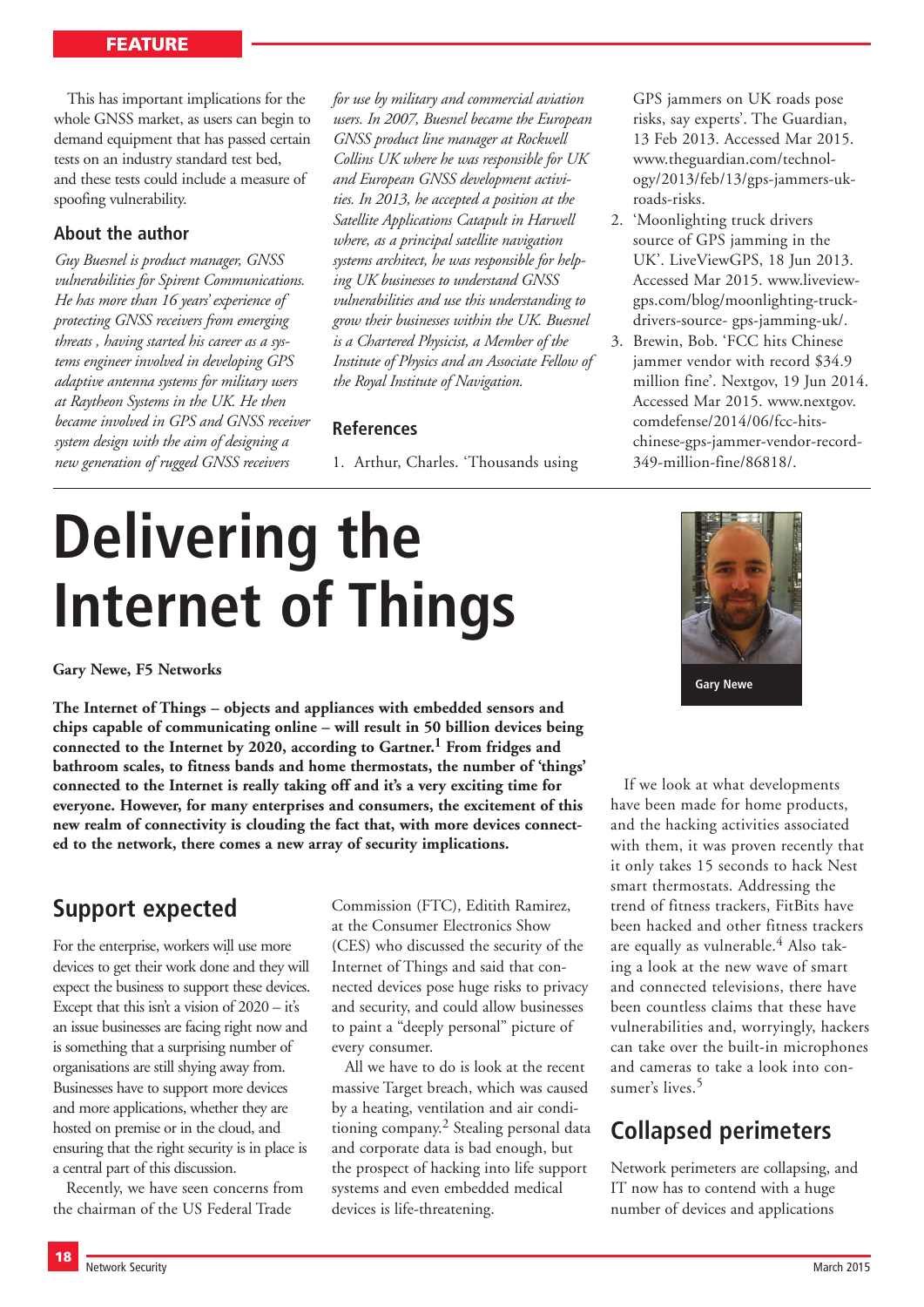that may well be beyond the traditional network perimeter. As more people, devices and applications get connected, businesses will need to be able to scale their architecture to meet the growing demand. All of this has to happen without spending any more money, as companies are always looking to reduce total cost of ownership of their networking infrastructure. The ability to dynamically allocate resources quickly, safely and reliably is not easy to achieve, but is essential in such a fast-changing environment.

#### *"Cost is often still a deciding factor in why organisations aren't prioritising investing in security solutions"*

What's needed from businesses is a change in attitude and the need to prioritise. Cost is often still a deciding factor in why organisations aren't prioritising investing in security solutions but it's important to note that the market has moved on from the days where investing in security solutions always required a large upfront cost.

For example, a distributed denial of service (DDoS) attack is an attempt to make a machine or network resource unavailable to its intended users. Solutions to prevent DDoS attacks can be expensive and this often causes enterprises to put off implementation.

But, this doesn't have to be the case as organisations can look at implementing a DDoS-as-a-Service solution which will still provide the protection the organisation needs, but in a more costfriendly way.

These highly adaptable solutions combine on-premises DDoS protection capabilities with a high-capacity cloud service and can take advantage of programmable technologies and APIs for a customised performance.

## **Other protections**

But it's not just the security from DDoS attacks that organisations need to be thinking about. They also need to be protecting themselves in other ways too. Encrypting data and understanding who is accessing data from what device, and what authority they have to access the data, are all equally important. There are a variety of attack vectors out there and it's sensible to ensure that all bases are covered.

Over the next decade, we are only going to see more devices work their way into businesses, so it's worth being forward-thinking and prepared for any security implications that this brings. The cost – financially and in reputation – is far greater if an organisation suffers cyber-attacks and as a result has downtime or corporate or sensitive data is stolen, so it's worth looking at priorities over upfront cost.

Once cost is addressed and organisations understand that this doesn't require a complete overhaul of the IT infrastructure, the discussion should look at the sheer number of new devices that will be entering the workplace to evaluate the security implications they could bring.

#### *"No matter what devices are connecting to the network, if you protect data at the application level you should be in good stead"*

Fitness trackers are something that we're definitely seeing more of in the workplace. Tracking steps, distance travelled and calories burned is a phenomenon that has taken off a lot over the past year. This is great to see, but as this means that even more data is travelling across the networks in the workspace as a result of these devices, there is a chance that this could give hackers the opportunity to strike.

This greater willingness to embrace the Internet of Things puts most businesses in a position where they need to prepare themselves adequately for the changing ways in which employees will use technology in years to come. You can take specific steps to dealing with an influx of new connected devices making their way into your organisation. Here are a few thoughts on how to prepare.

## **Protecting the network**

Make sure that your applications are protected. No matter what devices are connecting to the network, if you protect data at the application level you should be in good stead. This can be done using encryption. When you encrypt information at the application level, you can protect sensitive data and control access in a more fine-grained way than is possible with almost any other form of encryption. It is also worth remembering that application-level encryption can be policy-based and geared to specific data protection mandates such as PCI DSS (Payment Card Industry Data Security Standard), making it very suitable for enterprises.

Plan for an influx of devices and the impact it will have on capacity and bandwidth. This can be done by looking at an estimate of how many connected devices will be coming into the workplace over the next year. It could be as many as double if we look at how fast wearable tech, for example, is growing. Once this is established, think about how much extra bandwidth this will require. If there are double the amounts of connected devices, then you will probably need even more than double the amount of bandwidth.

*Continued on page 20...*